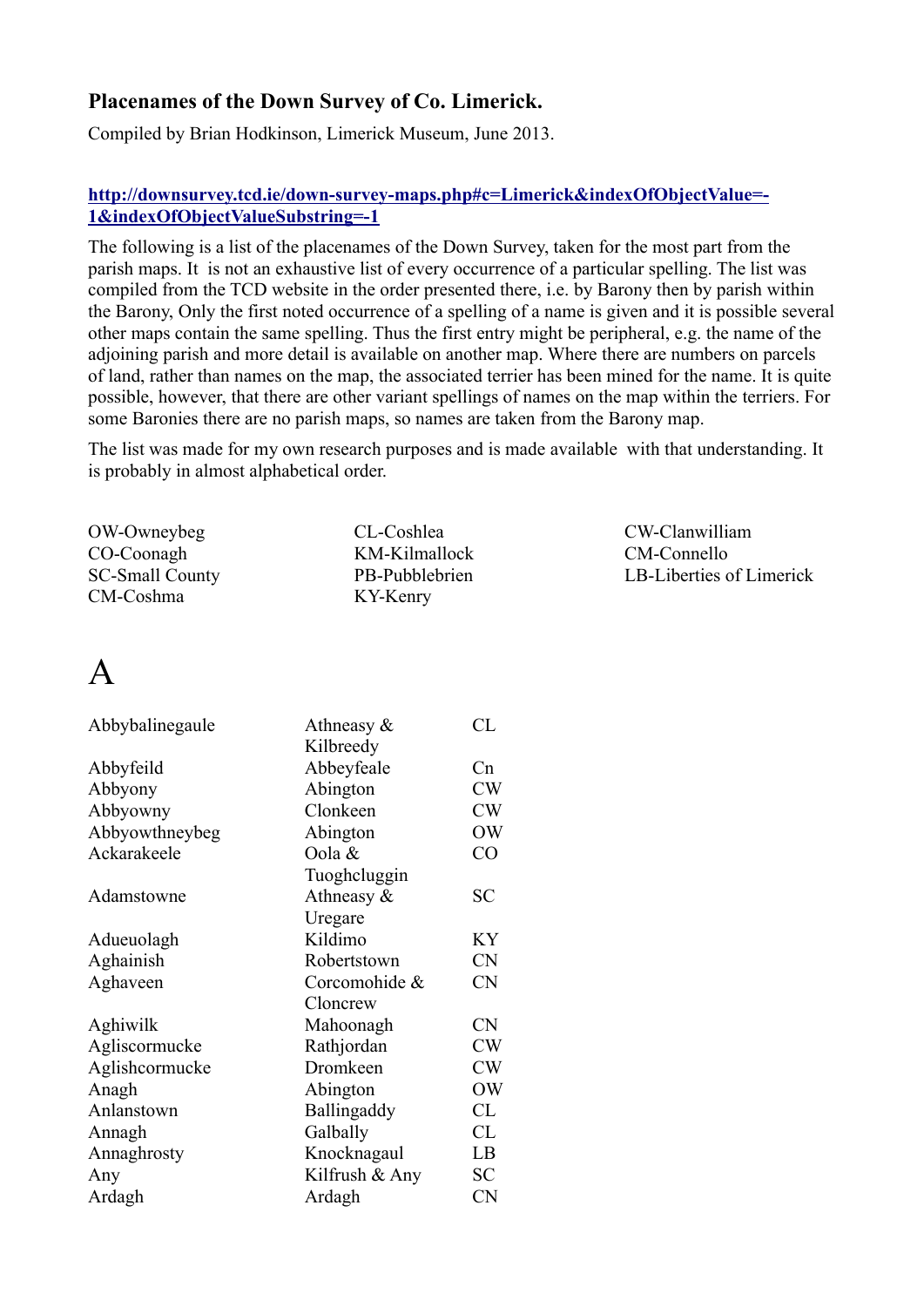| Ardbane       | Ballingaddy   | CM        |
|---------------|---------------|-----------|
| Ardenvillin   | Ballingaddy   | CL        |
| Ardevillane   | Kilmallock    | KM        |
| Ardglahane    | Kildimo       | KY        |
| Ardkilmartin  | Kilmallock    | KM        |
| Ardmore       | Donaghmore &  | LB        |
|               | Derrygalvin   |           |
| Ardneviddocks | Sts Michael & | LB        |
|               | Nicholas      |           |
| Ardovelane    | Ballingaddy   | CL        |
| Ardpatrick    | Ballingaddy   | CL        |
| Ardreahine    | Galbally      | CL        |
| Ardsherace    | Kilmallock    | KM        |
| Aribregg      | Oola &        | CO        |
|               | Tuoghcluggin  |           |
| Asketon       | Askeaton      | <b>CN</b> |
| Athdare       | Adare         | KY        |
| Athea         | Rathronan     | <b>CN</b> |
| Athenesy      | Athneasy &    | SC        |
|               | Uregare       |           |
| Athlacka      | Athlacca      | <b>CM</b> |
| Athlackagh    | Athlacca      | <b>CM</b> |
| Atyflyne      | Killonahan    | PB        |
| Awangonn      | Croagh        | <b>CN</b> |
| Ayona         | Rathkeale?    | <b>CN</b> |

# B

| Badineile           | <b>Ballingarry</b> | <b>CN</b> |
|---------------------|--------------------|-----------|
| <b>Baggotstowne</b> | Kilfrush & Any     | <b>SC</b> |
| Bagotstowne         | Kilfrush & Any     | SC        |
| Balianloundry       | Ballylanders &     | CL        |
|                     | Ballyscadden       |           |
| Baligegoge          | Athneasy $\&$      | CL        |
|                     | Kilbreedy          |           |
| Baligibon           | Tankardstown &     | <b>CM</b> |
|                     | Kilbreedy          |           |
| Baligrenan          | Ballingaddy        | <b>CM</b> |
| Balilosky           | Ballingaddy        | <b>CM</b> |
| Balinamoneymor      | Ballynamona        | SC        |
| Balinascadan        | Knocklong          | CL        |
| Balinacury          | Athneasy $\&$      | CL        |
|                     | Kilbreedy          |           |
| Balincrany          | Kilfinnane &       | CL        |
|                     | Particles          |           |
| Balincurry          | Ballingaddy        | CL        |
| Balinehew           | Ballingaddy        | <b>CM</b> |
| Balinemona          | Galbally           | CL        |
| Balingarry          | Ballingarry        | CL        |
| Balingreny          | Athneasy &         | CL        |
|                     | Kilbreedy          |           |
|                     |                    |           |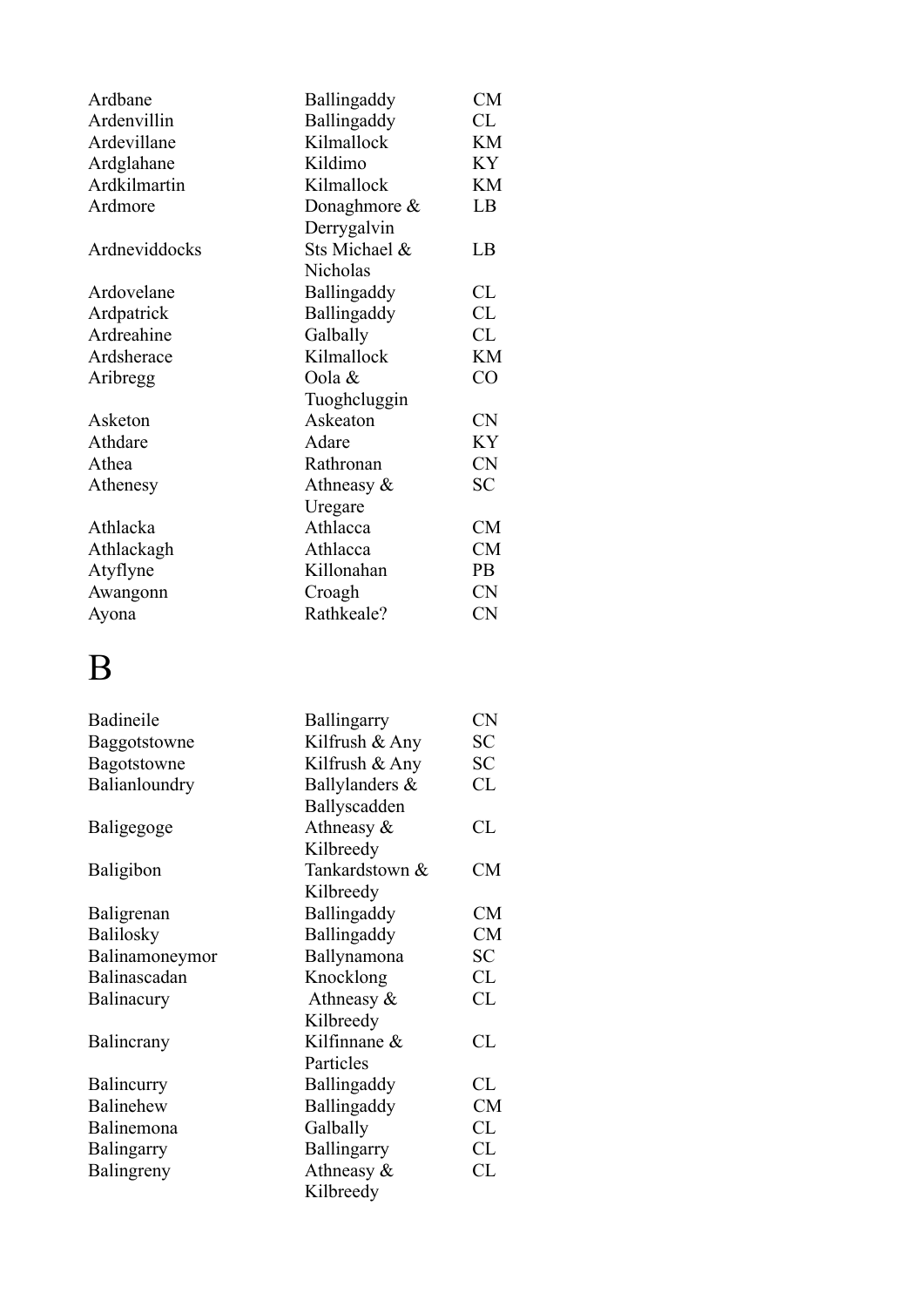| Balingaddibeg      | Ballingaddy            | CL             |
|--------------------|------------------------|----------------|
| Balingady          | Ballingaddy            | CL             |
| Balinlondry        | Ballylanders &         | CL             |
|                    | Ballyscadden           |                |
| Balinotory         | Athneasy $\&$          | CL             |
|                    | Kilbreedy              |                |
| Balinperode        | Athneasy $\&$          | CL             |
|                    | Kilbreedy              |                |
| Balinta            | Ballingaddy            | CM             |
| Balinvegi          | Galbally               | CL             |
| Baliriggen         | Athneasy &             | CL             |
|                    | Kilbreedy              |                |
| Baliroerk?         | Athneasy $\&$          | CL             |
|                    | Kilbreedy              |                |
| Balivuilane        | Stradbally             | LB             |
| Balivullin         | Donaghmore &           | LB             |
|                    | Derrygalvin            |                |
| Ballaghnahuilling  | Corcomohide &          | <b>CN</b>      |
|                    | Cloncrew               |                |
|                    |                        |                |
| Ballanloundry      | Knocklong              | CL             |
| Ballavorhine       | Abington               | <b>OW</b>      |
| Balleglasheene     | Kilmurry               | LB             |
| <b>Ballekee</b>    | Mungret                | LB             |
| Ballelosky         | Killeennagariff        | LB             |
| Ballenamantragh    | Killeennagariff        | LB             |
| Ballengeylh        | Stradbally             | LB             |
| Ballengown         | Stradbally             | LB             |
| Ballevallock       | Mungret                | LB             |
| Ballianlifgortmore | Corcomohide &          | <b>CN</b>      |
|                    | Cloncrew               |                |
| Ballianraghanbegg  | Kilkeedy               | <b>PB</b>      |
| Ballianraglianmore | Kilkeedy               | PB             |
| Balliantabrinch    | <b>Bruree</b>          | <b>CN</b>      |
| Balliantinan       | Rathkeale              | <b>CN</b>      |
| Balliany           | Uregare                | <b>CM</b>      |
| <b>Balliasid</b>   | Kildimo                | KY             |
| Balliblack         | Caherelly              | CW             |
| Ballibokebogg      | Kilkeedy               | P <sub>B</sub> |
| Ballibrenan        | Donaghmore &           | LB             |
|                    | Derrygalvin            |                |
| Ballibrickeene     | Caherelly              | CW             |
| Ballibronemore     | Kilkeedy               | PB             |
| Ballibrood         | Caherelly              | CW             |
| Ballibroody        | Inch St Lawrence       | <b>CW</b>      |
| Ballicahane        |                        | P <sub>B</sub> |
| Ballicalhane       | Ballycahane<br>Kildimo |                |
|                    |                        | KY             |
| Ballicoragh        | Athlacca               | <b>CM</b>      |
| Ballicorrane       | Croom                  | PB             |
| Ballicullanebeg    | Kilmallock             | KM             |
| Ballicurrie        | Kildimo                | KY             |
| Ballierala         | Grange                 | <b>CN</b>      |
| Ballifadine        | Kilkeedy               | PB             |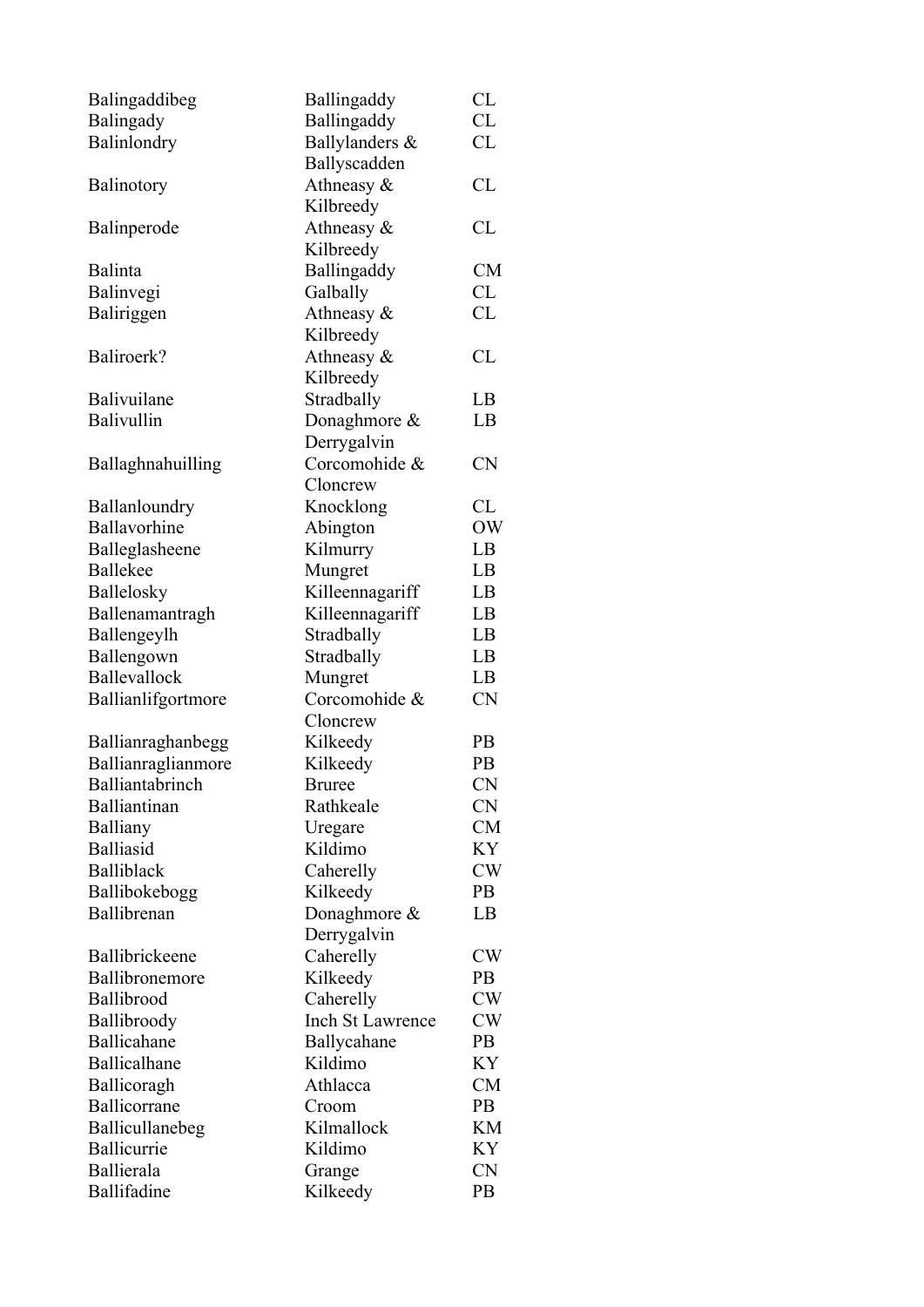| Balliferrin           | Oola &<br>Tuoghcluggin      | CO        |
|-----------------------|-----------------------------|-----------|
|                       | Kilfrush & Any              | SС        |
| Balligalah            |                             |           |
| Balligallagh          | Kilfrush & Any              | SC        |
| Balligibbon           | Tankardstown &<br>Kilbreedy | CM        |
| Balligidden Fox       | Athneasy $\&$               | SC        |
|                       |                             |           |
|                       | Uregare                     |           |
| Balligreenagh         | Kilteely                    | $\rm CO$  |
| Balligrennane         | Uregare                     | <b>CM</b> |
| Balligteaghane        | Kilcornan                   | KY        |
| Balliguibegg          | Abington                    | CW        |
| Ballihahil            | Rathkeale                   | <b>CN</b> |
| Balliheedy            | Sts Michael &               | LB        |
|                       | Nicholas                    |           |
| Ballihomin            | Askeaton                    | <b>CN</b> |
| Ballihoodane          | <b>Inch St Lawrence</b>     | CW        |
| Ballikenain?          | Ballingarry                 | <b>CN</b> |
| Ballikenedy           | Cloncagh                    | <b>CN</b> |
| Ballileclohim         | Adare                       | KY        |
| <b>Ballilegge</b>     | Killeennagarriff            | CW        |
| Ballilinanebeg & more | Uregare                     | <b>CM</b> |
| Ballilosky            | Killeennagarriff            | CW        |
| <b>Ballimartin</b>    | Athneasy $\&$               | CL        |
|                       | Kilbreedy                   |           |
| Ballimckerry          | Monagay                     | <b>CN</b> |
| Ballimerory           | Ballingaddy                 | <b>CM</b> |
| Ballimcshaneboy       | Kilquane & Effin            | CL        |
| Ballimontine          | Kilcornan                   | KY        |
|                       | Crecora                     | PB        |
| Ballimorroghow        |                             | CL        |
| Ballinacourty         | Athneasy $\&$               |           |
|                       | Kilbreedy                   |           |
| Ballinadorke          | Askeaton                    | KY        |
| Ballinaght            | <b>Bruree</b>               | <b>CN</b> |
| Ballinagullagh        | Aglishcormick               | CO        |
| Ballinahow            | Ballingaddy                 | <b>CL</b> |
| Ballinamonybeg        | Ballynamona                 | <b>SC</b> |
| Ballinamonymore       | Ballynamona                 | SC        |
| Ballinanama           | Athneasy &                  | CL        |
|                       | Kilbreedy                   |           |
| Ballinanlanagh        | Ballingaddy                 | CL        |
| Ballinanty            | Tullabracky                 | <b>CM</b> |
| Ballinascadane        | Ballylanders &              | CL        |
|                       | Ballyscadden                |           |
| Ballinebrahir         | Caheravally                 | LB        |
| Ballinebuoly          | <b>Inch St Lawrence</b>     | <b>CW</b> |
| Ballincallow          | Athneasy $\&$               | <b>SC</b> |
|                       | Uregare                     |           |
| Ballincannenae        | Askeaton                    | ΚY        |
| Ballincarie           | Ardcanny                    | ΚY        |
| Ballincarroony        | Kilfrush & Any              | SC        |
| Ballincluony          | Dromin                      | <b>CM</b> |
|                       |                             |           |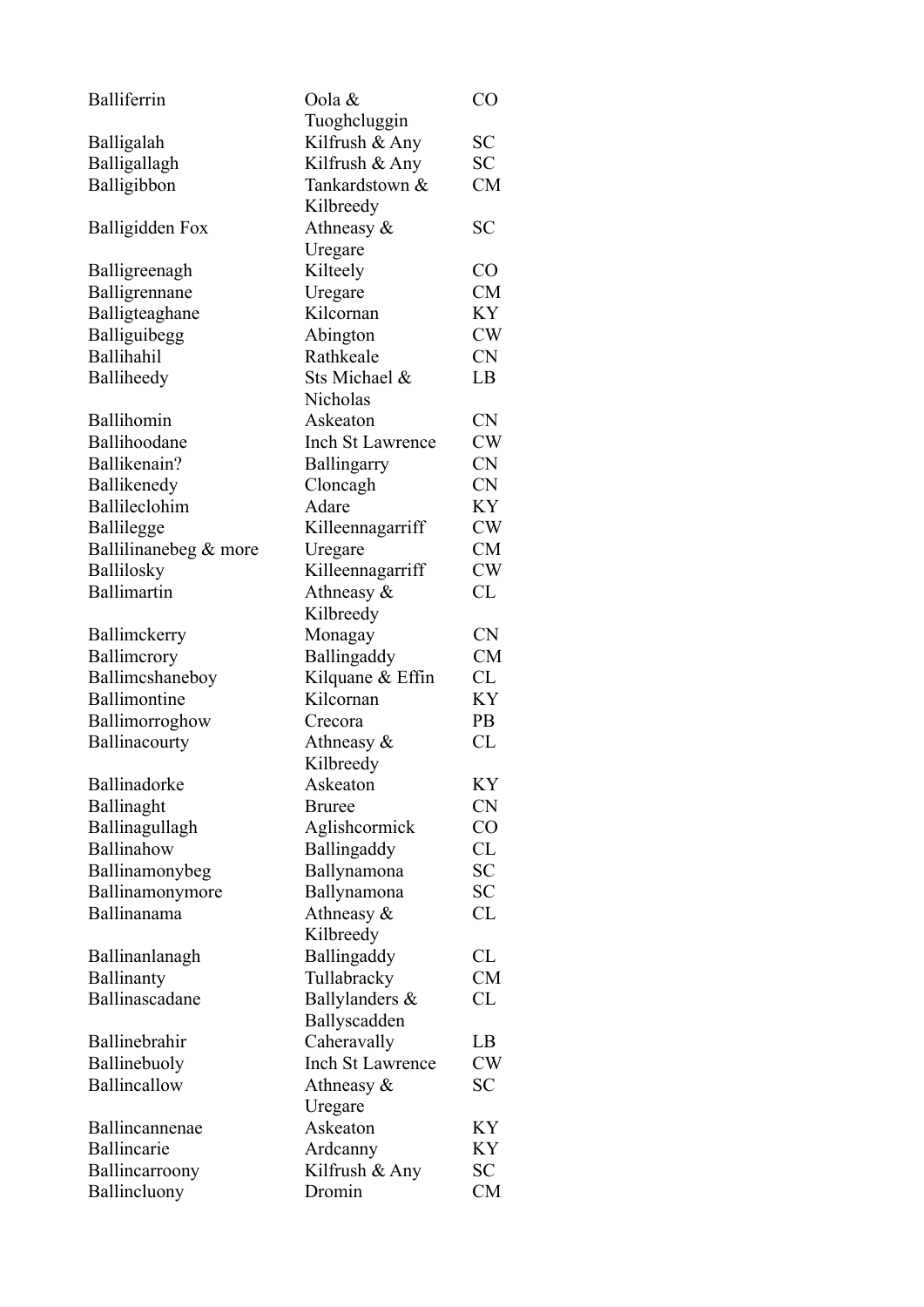| Ballindano          | Kildimo                  | KY        |
|---------------------|--------------------------|-----------|
| Ballindooba?        | Galbally                 | CL        |
| Ballinecarrig       | Rochestown &             | CW        |
|                     | Fedamore                 |           |
| Ballinecarroony     | Kilquane & Effin         | <b>CL</b> |
| Ballinecloghy       | Kilmurry                 | LB        |
| Ballinecurry        | Ballynamona              | <b>SC</b> |
| Ballinedohy         | <b>Bruree</b>            | <b>CN</b> |
| Ballimichall        | Askeaton                 | <b>CN</b> |
| Ballinecarrige      | Ardcanny                 | KY        |
| Ballineety          | Ludden                   | <b>CW</b> |
| Ballinegalliagh     | Kilfrush & Any           | <b>SC</b> |
| Ballinegard         | Cahercorney              | <b>SC</b> |
| Ballinegaul         | Tankardstown &           | <b>CM</b> |
|                     | Kilbreedy                |           |
| Ballineguard        | Caheravally              | <b>CW</b> |
| Ballineheinsy       | Knocklong                | CL        |
| Ballinelacken       | Ballingarry              | CL        |
| Ballinembraher      | Rochestown &             | CW        |
|                     | Fedamore                 |           |
| Ballinemony         | Kilcornan                | KY        |
| Ballinemonymore     | Cahercorney              | <b>SC</b> |
| Ballinemudagh       | Galbally                 | CL        |
| Ballinervogg        | Cloncagh                 | <b>CN</b> |
| Ballinewrancke      | Caheravally              | CW        |
| Ballingady          | Kilquane & Effin         | CL        |
| Ballingalliagh      | Kilfrush & Any           | <b>SC</b> |
| Ballingarry         | Knocklong                | <b>CL</b> |
| Ballingooly         | Cahercorney              | <b>SC</b> |
| Ballingrisduonagh   | Ballingarry              | <b>CL</b> |
| Ballinguosi         | Ballingaddy              | <b>CL</b> |
| Ballinakilly        | $\overline{\mathcal{L}}$ | <b>CN</b> |
| Balliniconoge       | Killonahan               | PB        |
| <b>Ballinish</b>    | Askeaton                 | <b>CN</b> |
| Ballinittie         | Oola &                   | CO        |
|                     | Tuoghcluggin             |           |
| Ballinkioghtry      | Kilquane & Effin         | CL        |
| Ballinlisheene      | Galbally                 | CL        |
| Ballinloghane       | Caheravally              | <b>CW</b> |
| Ballinloghy         | Ballynamona              | <b>SC</b> |
| Ballinlong          | Knocklong                | CL        |
| Ballinlongford      | Adare                    | KY        |
| <b>Ballinoe</b>     | Askeaton                 | <b>CN</b> |
| Ballinoemore & begg | Kilcornan                | KY        |
| Ballinyny           | Ballingarry              | <b>CN</b> |
| Balliogan           | Adare                    | <b>CN</b> |
| Ballinolid          | Oola &                   | CO        |
|                     | Tuoghcluggin             |           |
| Ballinophoyne       | Ballingaddy              | CL        |
| Ballinory           | Croagh                   | <b>CN</b> |
| Ballinscalah        | Athneasy $\&$            | <b>CL</b> |
|                     | Kilbreedy                |           |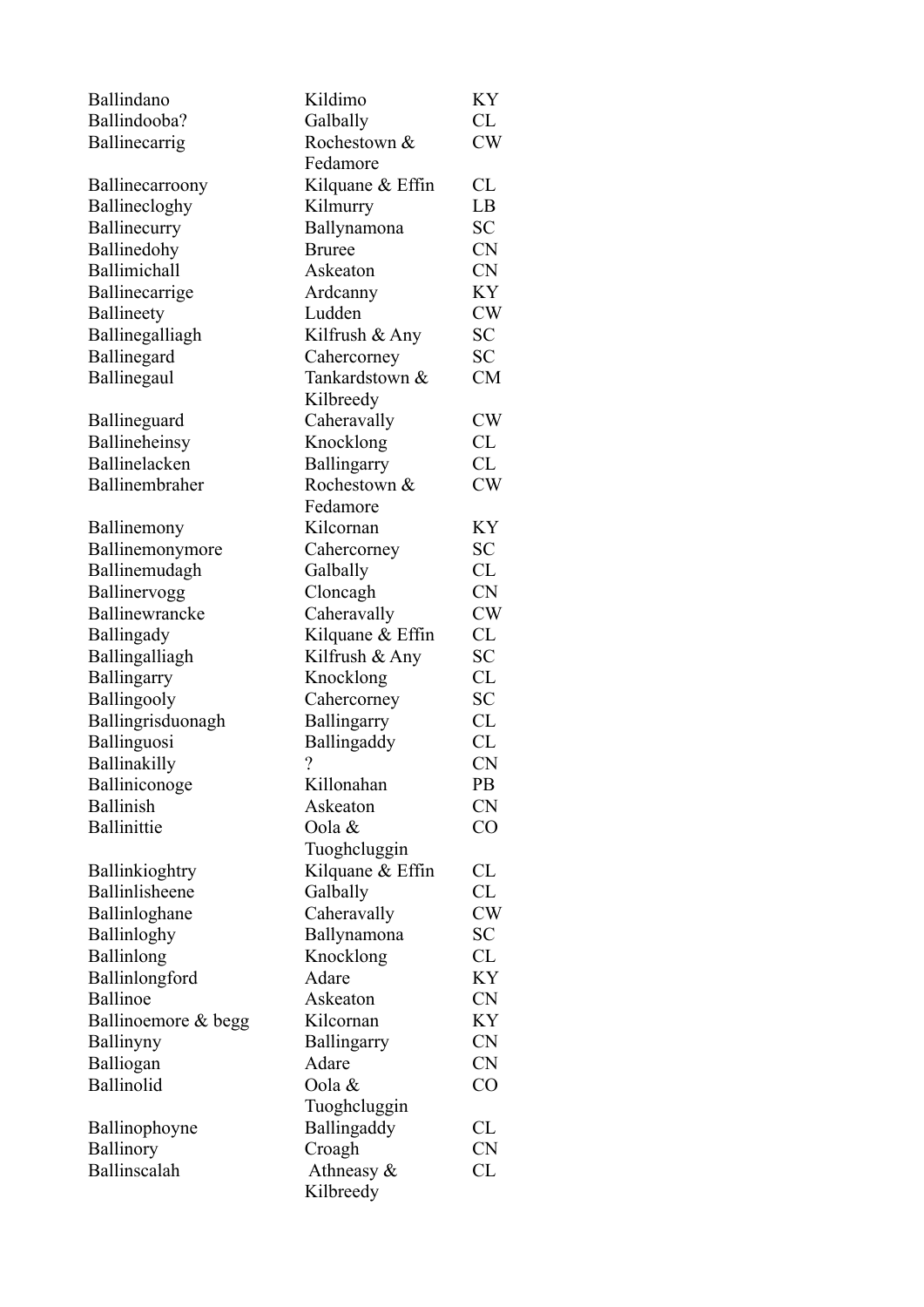| Ballinstonybeg         | Uregare          | <b>CM</b> |
|------------------------|------------------|-----------|
| Ballintobuir           | Killeedy         | <b>CN</b> |
| Ballintubber           | Athneasy &       | CL        |
|                        | Kilbreedy        |           |
| Ballinueene            | Kilkeedy         | <b>PB</b> |
| Ballinunta             | Crecora          | PB        |
| Ballinvreeny           | Athneasy $\&$    | CL        |
|                        | Kilbreedy        |           |
| Balliogarhin           | Cahernarry       | LB        |
| Ballionellane          | Kildimo          | KY        |
| Balliorogane           | Athneasy &       | CL        |
|                        | Kilbreedy        |           |
| <b>Balliorragh</b>     | Kildimo          | KY        |
| Balliphillip           | Aglishcormick &  | CW        |
|                        | Ballybrood       |           |
| Balliqueen             | Athneasy $\&$    | CL        |
|                        | Kilbreedy        |           |
| Ballisallagh           | Dromin           | <b>CM</b> |
| Ballisallagh           | Corcomohide &    | <b>CN</b> |
|                        | Cloncrew         |           |
| Ballishaen             | Athneasy &       | CL        |
|                        | Kilbreedy        |           |
| Ballishanickine        | Kilcornan        | KY        |
| Ballishonickin         | Kilquane & Effin | CL        |
| Ballisteene            | Askeaton         | KY        |
| Ballistonymore         | Uregare          | <b>CM</b> |
| Ballitragh             | Kilkeedy         | <b>PB</b> |
| <b>Balliuellis</b>     | Crecora          | <b>PB</b> |
| Balliuologge           | Kilkeedy         | <b>PB</b> |
| Ballivoymona           | Athlacca         | <b>CM</b> |
| Ballitaguill           | Ballingarry      | <b>CN</b> |
| Balliteig              | <b>Bruree</b>    | <b>CN</b> |
| Ballitrasney           | Grean &          | CO        |
|                        | Ballinaclogh     |           |
| Balliuohir             | Askeaton         | KY        |
| <b>Ballivarry Wood</b> | Killeennagariff  | LB        |
| Ballivenoge            | Dromin           | <b>CM</b> |
| Ballivosknody          | Athneasy $\&$    | CL        |
|                        | Kilbreedy        |           |
| Ballivoudane           | Ballingaddy      | CL        |
| Ballivucklin           | Killeennagariff  | LB        |
| Ballivullin            | Kilmurry         | LB        |
| Balliwin?              | Rathkeale        | <b>CN</b> |
| <b>Ballury</b>         | Mungret          | LB        |
| Ballyancalloe          | Athlacca         | <b>CM</b> |
| <b>Ballyart</b>        | Caherconlish     | <b>CW</b> |
| <b>Ballybegg</b>       | Kilkeedy         | <b>PB</b> |
| Ballybrood             | Aglishcormick &  | CW        |
|                        | Ballybrood       |           |
| Ballybroode            | Rathjordan       | <b>CW</b> |
| Ballybrown             | Mungret          | LB        |
| Ballycheard            | Mungret          | LB        |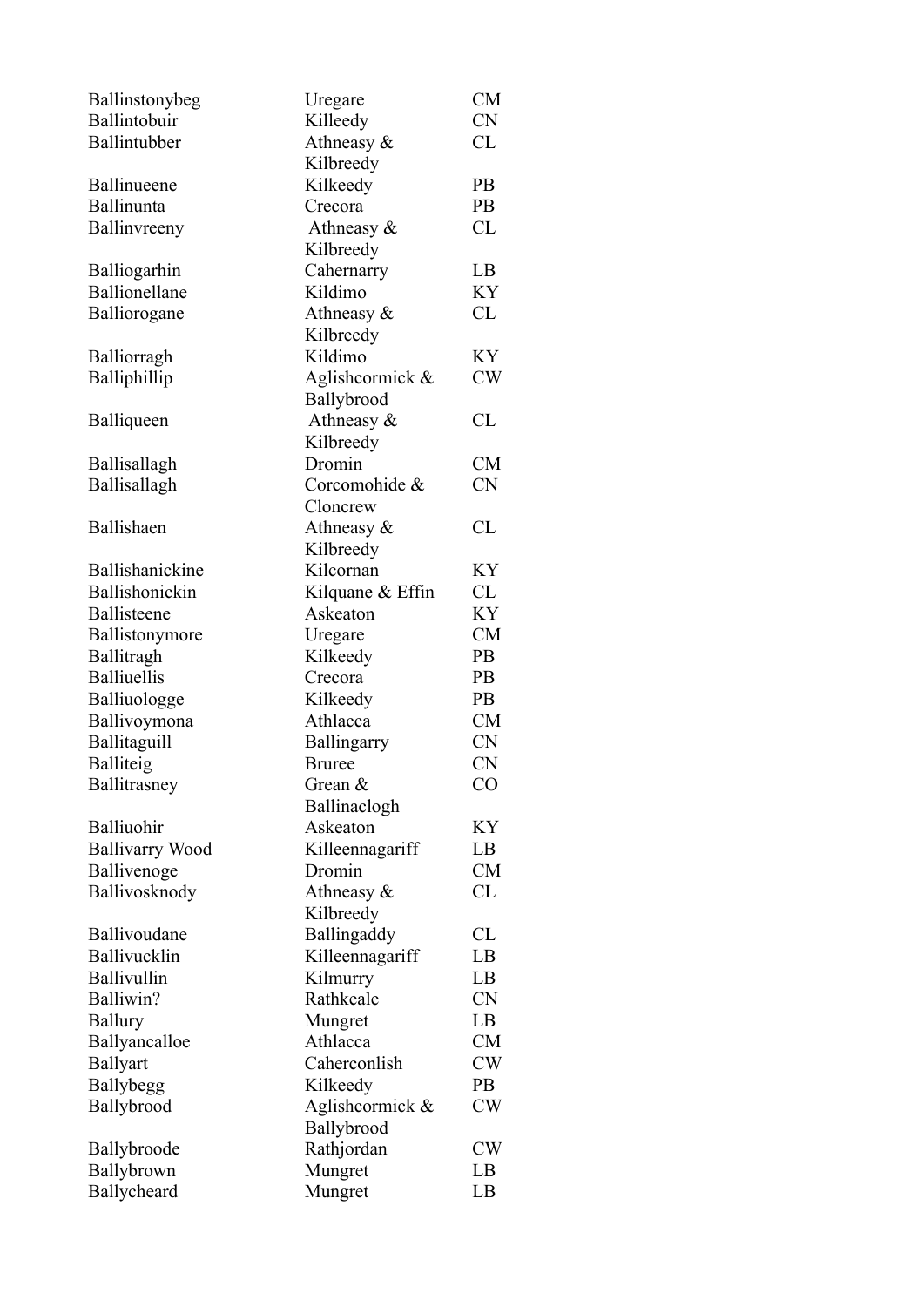| Ballycloghy      | Knocknagaul             | LB             |
|------------------|-------------------------|----------------|
| Ballycomin       | Knocknagaul             | LB             |
| Ballycomine      | Mungret                 | LB             |
| Ballycullane     | Athneasy $\&$           | CL             |
|                  | Kilbreedy               |                |
| Ballycurregan    | Ballingaddy             | CM             |
| Ballydae         | Kilfrush & Any          | SC.            |
| Ballydak         | Ardcanny                | KY             |
| Ballyeane        | Galbally                | CL             |
| Ballyenveely     | Kilquane & Effin        | CL             |
| Ballyfollin      | Kilfinny                | <b>CN</b>      |
| Ballyfookina     | <b>Bruree</b>           | <b>CN</b>      |
| Ballygohassey    | Kildimo                 | <b>KY</b>      |
| Ballyguimore     | Clonkeen                | <b>CW</b>      |
| Ballyhenane      | <b>Inch St Lawrence</b> | <b>CW</b>      |
| Ballyhoody       | Knocknagaul             | LB             |
| Ballyknock       | Kilmurry                | LB             |
| Ballyknockan     | Ballingarry             | <b>CN</b>      |
| <b>Ballyliny</b> | Kilscannel              | <b>CN</b>      |
| Ballyloghnane    | Croom                   | <b>PB</b>      |
| Ballymacashell   | Mungret                 | LB             |
| Ballymackstrady  | Monasternenagh          | PB             |
| Ballymacrise     | Ludden                  | <b>CW</b>      |
| Ballymakeene     | Cahernarry              | LB             |
| Ballymartin      | Monasternenagh          | P <sub>B</sub> |
| Ballynabraher    | Knocknagaul             | LB             |
| Ballynacloghy    | Grean $\&$              |                |
|                  | Ballinaclogh            | CO             |
|                  |                         | <b>CN</b>      |
| Ballynebecony    | Ardagh                  |                |
| Ballynereste     | Crecora                 | P <sub>B</sub> |
| Ballynoe         | Kilkeedy                | PB             |
| Ballyobeene      | Aglishcormick &         | CW             |
|                  | Ballybrood              |                |
| Ballyregan       | Ballycahane             | PB             |
| Ballyruane       | Rochestown &            | CW             |
|                  | Fedamore                |                |
| Ballyshan        | Kilpeacon               | PB             |
| Ballyvorneene    | Caherconlish            | CW             |
| Ballyvulhane     | Uregare                 | <b>CM</b>      |
| Balophiory?      | Ballingaddy             | CM             |
| Balymcspadine    | Ballingaddy             | <b>CM</b>      |
| Banelisheen      | Sts Michael &           | LB             |
|                  | Nicholas                |                |
| Banemore         | Killeedy                | <b>CN</b>      |
| Baneoge          | Rochestown &            | <b>CW</b>      |
|                  | Fedamore                |                |
| <b>Banerew</b>   | Sts Michael &           | LB             |
|                  | Nicholas                |                |
| Banetagh Creagh  | Kilmallock              | KM             |
| Barnecurihy      | Galbally                | CL             |
| Barnchee         | Mungret                 | LB             |
| Barracappagh     | Monagay                 | <b>CN</b>      |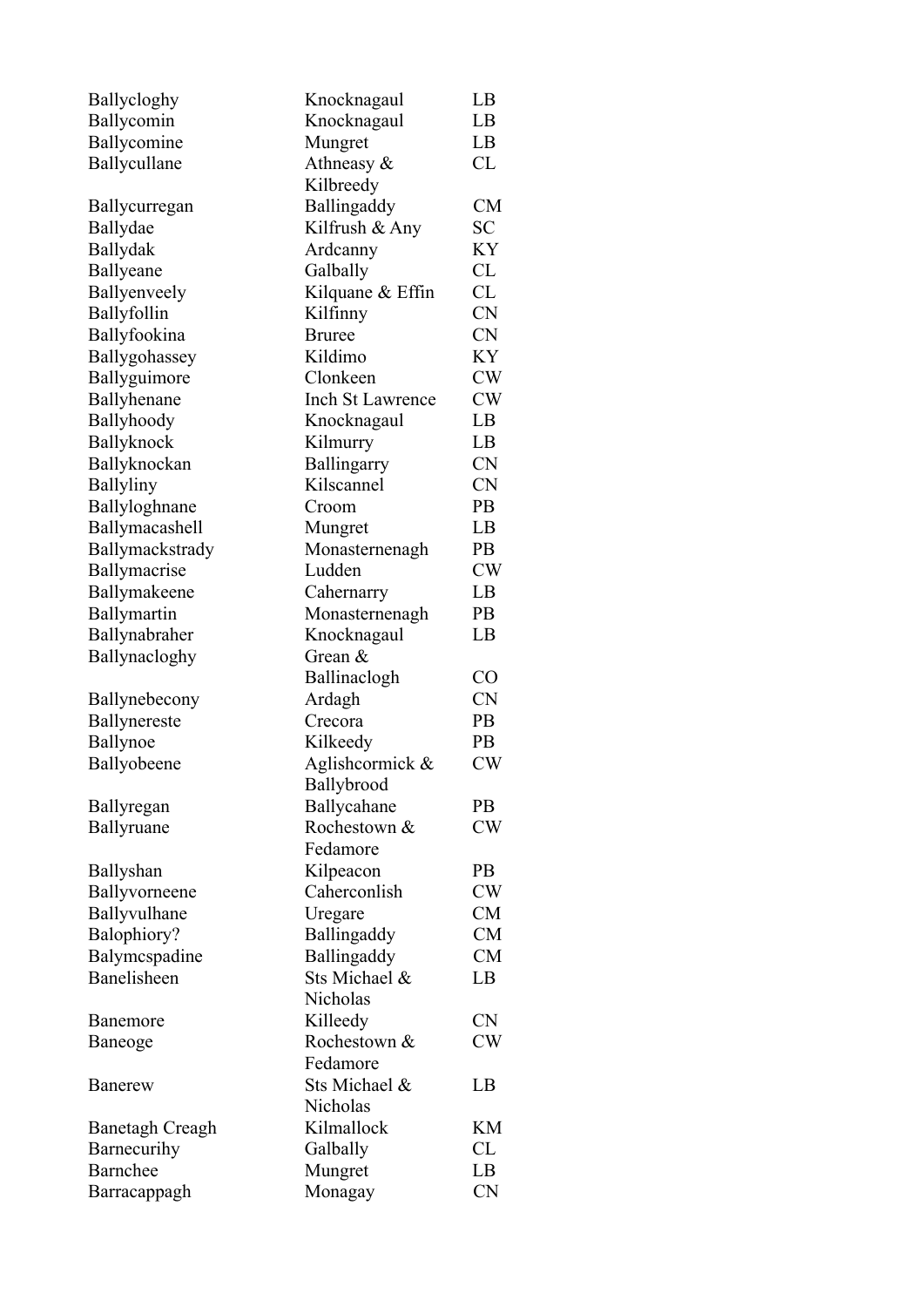| <b>Beabus</b>        | Ballingaddy      | CM        |
|----------------------|------------------|-----------|
| Bearnocoile          | Mungret          | PB        |
| Bearnonaguihy        | Crecora          | <b>PB</b> |
| Belanacurry          | Sts Michael &    | LB        |
|                      | Nicholas         |           |
| Belaneskadane        | Ballylanders &   | CL        |
|                      | Ballyscadden     |           |
| Belasymon            | Kilmurry         | LB        |
| Bellaghnegelt        | Croagh           | <b>CN</b> |
| Beolane              | Kildimo          | KY        |
| Billirobin           | Grange           | <b>CN</b> |
| <b>Bishops Land</b>  | Ballinlough &    | <b>SC</b> |
|                      | Kilteely         |           |
| <b>Bishops Land</b>  | Athneasy $\&$    | CL        |
|                      | Kilbreedy        |           |
| Boherleade           | Caheravally      | CW        |
| Bohermeny            | Kilmallock       | KM        |
| Bohernebrottery      | Ballingaddy      | CL        |
| Boherquill           | Stradbally       | CW        |
| Bohircaren           | Galbally         | CL        |
| Bohirilegane         | Caherelly        | CW        |
| <b>Bohir Lloade</b>  | Caheravally      | LB        |
| Bohirquill           | Killeennagarriff | <b>CW</b> |
| Bohogarr             | Abington         | CW        |
| Borneored            | Kilkeedy         | <b>PB</b> |
| <b>Boskill</b>       | Caherconlish     | CW        |
| Bothcoolecrosse      | Ballingarry      | <b>CN</b> |
| <b>Brackeila</b>     | Oola &           | CO        |
|                      | Tuoghcluggin     |           |
| <b>Bracklone</b>     | Dromkeen         | <b>CW</b> |
| <b>Brackluo</b>      | Oola &           | CO        |
|                      | Tuoghcluggin     |           |
| <b>Brittas</b>       | Caherconlish     | <b>CW</b> |
| <b>Brittas</b>       | Kilfrush & Any   | <b>SC</b> |
| Broskeaghbegg        | Kilkeedy         | PB        |
| Broskeaghbrenkeagh   | Kilkeedy         | PB        |
| <b>Broskeaghmore</b> | Kilkeedy         | PB        |
| Brownestowne         | Cahernarry       | LB        |
| <b>Brownsland</b>    | Kilfrush & Any   | <b>SC</b> |
| <b>Brury</b>         | <b>Bruree</b>    | SC        |
| <b>Buckane</b>       | Abington         | OW        |
| Bulgiden Eady        | Athneasy $\&$    | CL        |
|                      | Kilbreedy        |           |
| <b>Buolybally</b>    | Ballingaddy      | <b>CM</b> |
| <b>Byaldorrig</b>    | Rathkeale        | <b>CN</b> |

## C

| Caharivahalle | Knocknagaul | LB |
|---------------|-------------|----|
| Caharivallee  | Caheravally | LB |
| Caherdauin    | Mungret     | LВ |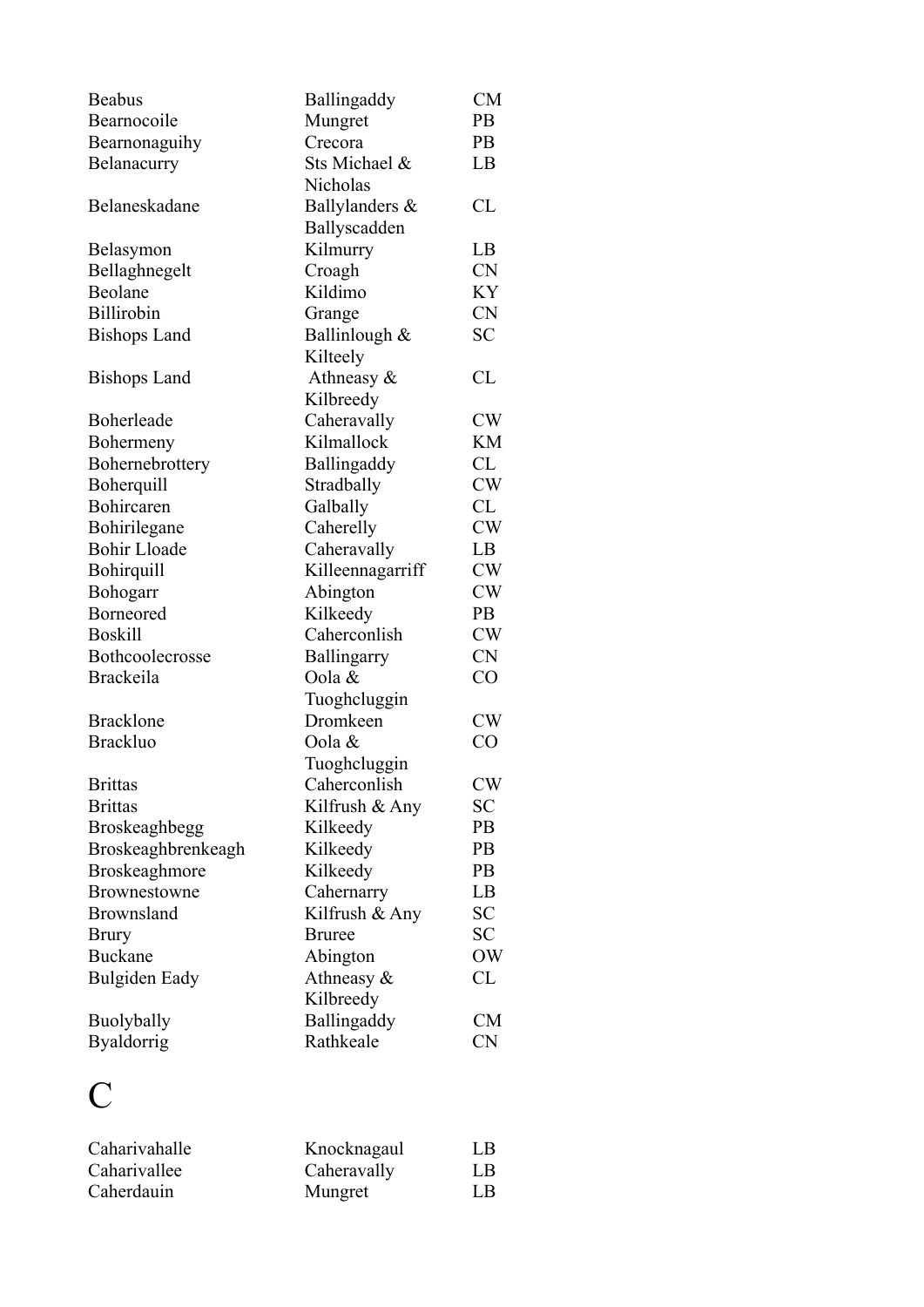| Caherduffe            | Monasternenagh           | PB        |
|-----------------------|--------------------------|-----------|
| <b>Caharelly East</b> | Caherelly                | CW        |
| <b>Caharelly West</b> | Caherelly                | CW        |
| Caharnore             | Kilkeedy                 | <b>PB</b> |
| Caherely              | Caherelly                | CW        |
| Caherkilginarragh     | Mungret                  | LB        |
| Caherkinliske         | Abington                 | CW        |
| Caher Ipolen          | Crecora                  | <b>PB</b> |
| Caherline             | Aglishcormick &          | CW        |
|                       | Ballybrood               |           |
| Cahirassy             | Ballingaddy              | <b>CM</b> |
| Cahrickinliske        | Dromkeen                 | CW        |
| Cahirconlish          | Caherconlish             | CW        |
| Cahirconreiffy        | Aglishcormick &          | CW        |
|                       | Ballybrood               |           |
| Cahirelly             | Rochestown &<br>Fedamore | CW        |
| Caherilly             | Aglishcormick &          | CW        |
|                       | Ballybrood               |           |
| Cahir                 | Kildimo                  | ΚY        |
| Cahirconly            | Cahercorney              | <b>SC</b> |
| Cahirgullimore        | Monasternenagh           | SС        |
| Cahirivahaly          | Rochestown &             | CW        |
|                       | Fedamore                 |           |
| Cahirivally           | Caheravally              | LB        |
| Cahrickinliske        | Aglishcormick &          | CW        |
|                       | Ballybrood               |           |
| Cahir Ivahally        | Rochestown &             | CW        |
|                       | Fedamore                 |           |
| Cahir Ivilly          | Ludden                   | CW        |
| Cahirlevoyle          | Killeedy                 | <b>CN</b> |
| Cahirnatanaha         | Killonahan               | PB        |
| Cahvelly              | Rathjordan               | <b>CW</b> |
| Callaboelane eel weir | Sts Patrick, John &      | LB        |
|                       | Lawrence                 |           |
| Capanaheny            | Abington                 | OW        |
| Cappacullyn           | Abington                 | OW        |
| Cappaneneanth         | Corcomohide &            | <b>CN</b> |
|                       | Cloncrew                 |           |
| Camass                | Monasternenagh           | SС        |
| Carhoeroe             | Dromkeen                 | CW        |
| Carhue                | Ballingaddy              | <b>CM</b> |
| Carhuebeg             | Rochestown &             | CW        |
|                       | Fedamore                 |           |
| Carhuebeg             | Inch St Lawrence         | CW        |
| Carhureagh            | Uregare                  | <b>CM</b> |
| Carigeene             | Ballingaddy              | <b>CM</b> |
| Carigmarteene         | Cahernarry               | LB        |
| Carnane               | Kilpeacon &              | CO        |
|                       | Fedamore                 |           |
| Carnarry              | Cahernarry               | LB        |
| Carnary               | Carrigparson             | LB        |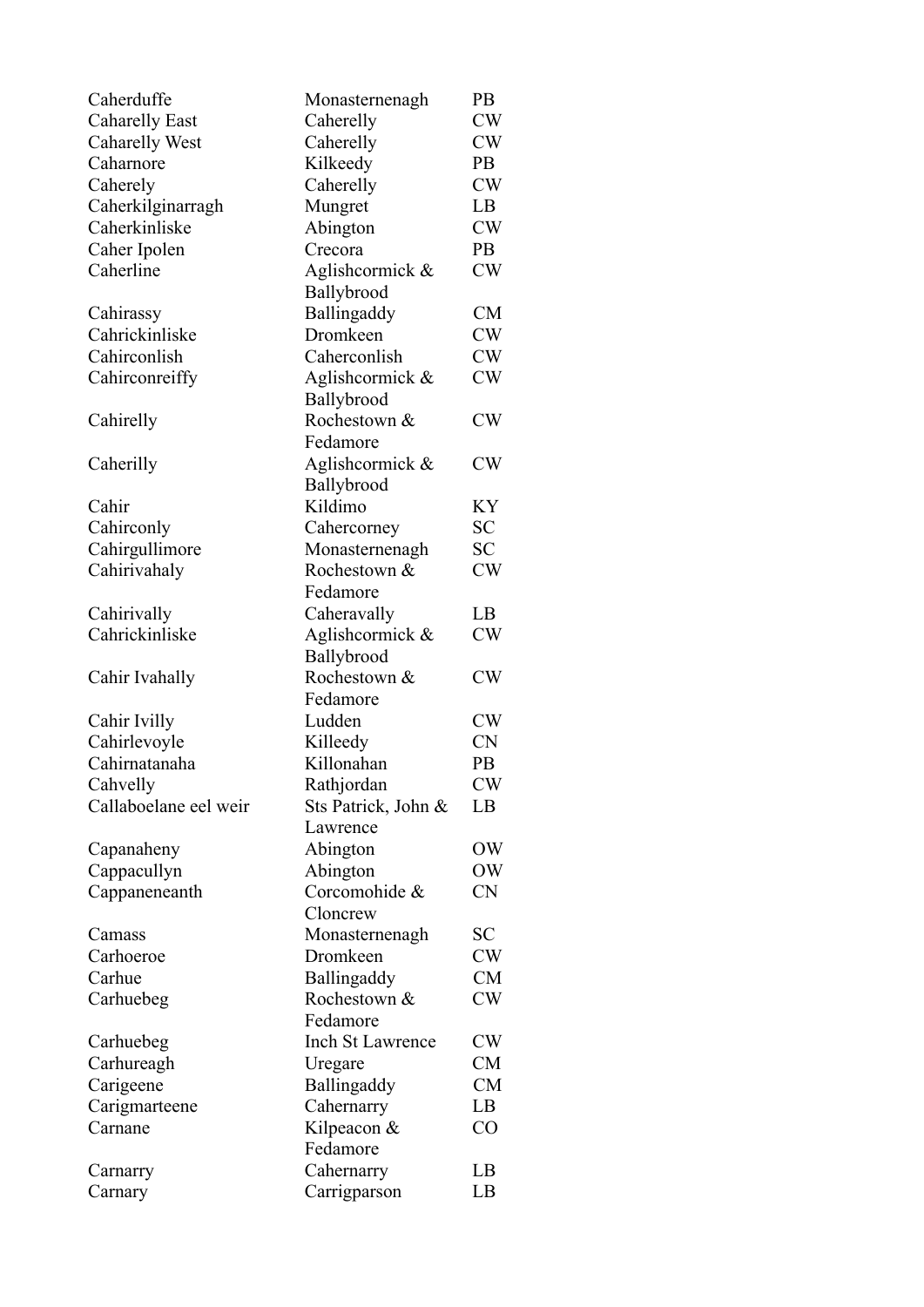| Carowrahine            | Killeennagariff    | LB        |
|------------------------|--------------------|-----------|
| Carumeanaghy           | Grean &            |           |
|                        | Ballinaclogh       | $\rm CO$  |
| Cappaghmore            | Doon               | CO        |
| Carengaruffe           | Ballingaddy        | CL        |
| Carew Iherna           | Galbally           | CL        |
| Carontinicoane         | Abington           | <b>OW</b> |
| Carraghmacmyne         | Doon               | CO        |
| Carraghanpholl         | Doon               | CO        |
| Carrenegenause         | Kilteely           | CO        |
| Carrewkeale            | Galbally           | CL        |
| Carrewnkeevans         | Galbally           | CL        |
| Carrowmarteene         | Killeennagariff    | LB        |
| Carrick I Parson       | Derrygalvin        | LB        |
| Carrickittle           | Ballinlough &      | <b>SC</b> |
|                        | Kilteely           |           |
| Carriggogugonogh       | Doon               | CO        |
| Carrigbeg              | Killeennagarriff   | CW        |
| Carrigkerrily          | Caherconlish       | <b>CW</b> |
| Carrigogonill          | Kilkeedy           | <b>PB</b> |
| Carvichhim             | Kilkeedy           | PB        |
| Castleconnell          | Stradbally         | <b>CW</b> |
| Castlecreah            | Galbally           | CL        |
| <b>Castle Mongrett</b> | Mungret            | LB        |
| Castlerobertbeg        | Ballingaddy        | CM        |
| Castletown             | Castletown         | CO        |
| Castletroy             | Kilmurry           | LB        |
| Castleurkin            | Caherconlish       | CW        |
| Claghenashin           | Kilmallock         | <b>KM</b> |
| Claoneogalleene        | Kilcornan          | <b>KY</b> |
| Clarehane              | <b>Ballingaddy</b> | <b>CM</b> |
| Clashmore              | Kilfrush & Any     | <b>SC</b> |
| Cleduph                | Killeennagariff    | LB        |
| Cleehagh               | Kilquane & Effin   | CL        |
| Clehduph               | Stradbally         | LB        |
| Cleinstrim             | Ludden             | <b>CW</b> |
| Clenagh                | Killeedy           | <b>CN</b> |
| Cleyneshenagh          | Kilfrush & Any     | SC        |
| Cliggin                | Oola &             | CO        |
|                        | Tuoghcluggin       |           |
| Cloanelong             | Sts Michael &      | LB        |
|                        | Nicholas           |           |
| Cloghan                | Monasternenagh     | SС        |
| Cloghdrumon            | Abington           | CW        |
| Clogheene              | Kilteely           | CO        |
| Cloghekeating          | Mungret            | LB        |
| Cloghekoke             | Mungret            | LB        |
| Cloghelecka            | Kilkeedy           | <b>PB</b> |
| Clogher                | Dromin             | <b>CM</b> |
| Cloghfacka             | Kilkeedy           | <b>PB</b> |
| Clogh Idrumon          | Killeennagariff    | LB        |
| Cloghine               | Oola &             | $\rm CO$  |
|                        |                    |           |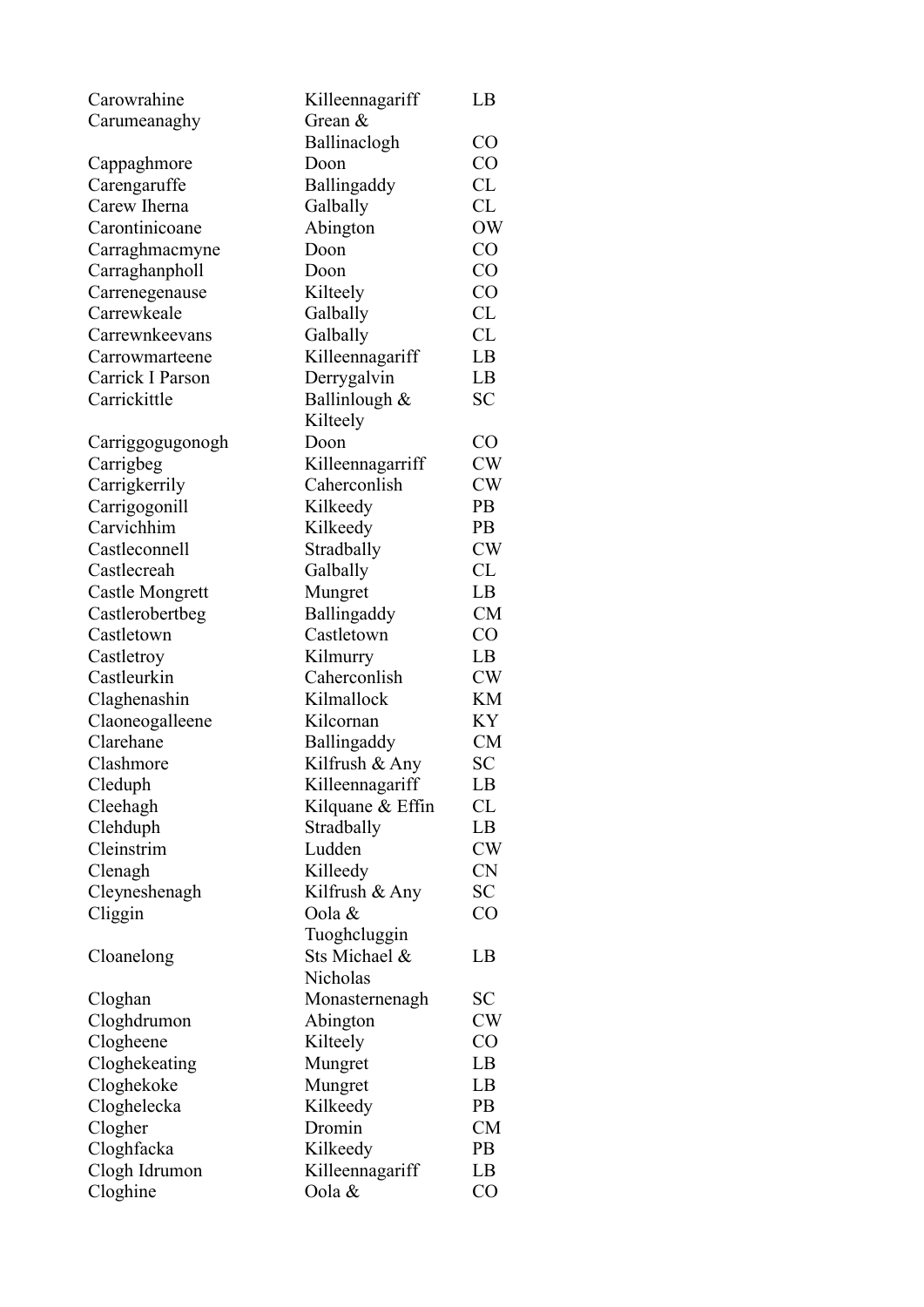|                        | Tuoghcluggin             |           |
|------------------------|--------------------------|-----------|
|                        | <b>Ballinard</b>         | <b>SC</b> |
| Cloghiviller           | Caherconlish             | CW        |
| Cloghmoell             |                          | CL        |
| Cloghnetefoy           | Athneasy $\&$            |           |
|                        | Kilbreedy                |           |
| Cloghqueelbarybasly    | Templebredon             | CO        |
| Cloghtakabeg           | Kilkeedy                 | <b>PB</b> |
| Cloinfarta             | <b>Bruree</b>            | <b>CN</b> |
| Clonecagh              | Cloncagh                 | <b>CN</b> |
| Clonecleuph            | Stradbally               | LB        |
| Clonecoraha            | Colmanswell              | <b>CN</b> |
| Clonenagh              | Corcomohide &            | <b>CN</b> |
|                        | Cloncrew                 |           |
| Clonloghen             | Abington                 | OW        |
| Clonmecroerath         | Mahoonagh                | <b>CN</b> |
| Clonregan              | Ballingarry              | <b>CN</b> |
| Clonshere              | Clonshire                | CN        |
| Clorhane               | Adare                    | KY        |
| Clouncunna             | Derrygalvin              | LB        |
| Clounlusky             | Doon                     | CO        |
| Clownestevane          | Kilmallock               | <b>KM</b> |
| Clunagh                | Ballingaddy              | <b>CM</b> |
| Cluonbrowne            | Kilscannel               | <b>CN</b> |
| Cluonculan             | Ballingaddy              | <b>CM</b> |
| Cluonigarr             | Dromin                   | <b>CM</b> |
| Cluonkeene             | Clonkeen                 | CW        |
| Cluonmor               | Galbally                 | CL        |
| Cluonona               | Croom                    | PB        |
| Cluononatimple         | Croom                    | <b>PB</b> |
| Cluonpashin            | Corcomohide &            | <b>CN</b> |
|                        | Cloncrew                 |           |
| Clurine                | Kilkeedy                 | PB        |
| Clynoe                 | Caherconlish             | <b>CW</b> |
| Clyrone                | Kilteely                 | $\rm CO$  |
| Cnockaneneante         | Kilmurry                 | LB        |
| Cnocke                 | Adare                    | KY        |
| Cnoclairy              | Ballingarry              | CL        |
| Coleoge                | Kilfrush & Any           | <b>SC</b> |
| Collnegore             | Kilkeedy                 | <b>PB</b> |
| Collomusmore           | Kilmallock               | <b>KM</b> |
| Comoge River           | Cahercorney              | SС        |
| Comyn                  | Ballingaddy              | <b>CM</b> |
| Conihee                | Carrigparson             | LB        |
| Cooky                  | Doon                     | $\rm CO$  |
| Coolbane               | Clonkeen                 | <b>CW</b> |
| Coolcogonaneeny        | Kilmallock               | KM        |
| Coolenedowne           |                          | $\rm CO$  |
|                        | Templebredon             | <b>SC</b> |
| Cooleoge               | Kilfrush & Any           |           |
| Coolereagh<br>Cooleroe | Cahernarry<br>Kilmallock | LB<br>KM  |
|                        |                          |           |
| Coolnehomy             | Killeennagariff          | LB        |
| Coolnetromy            | Killeennagarriff         | <b>CW</b> |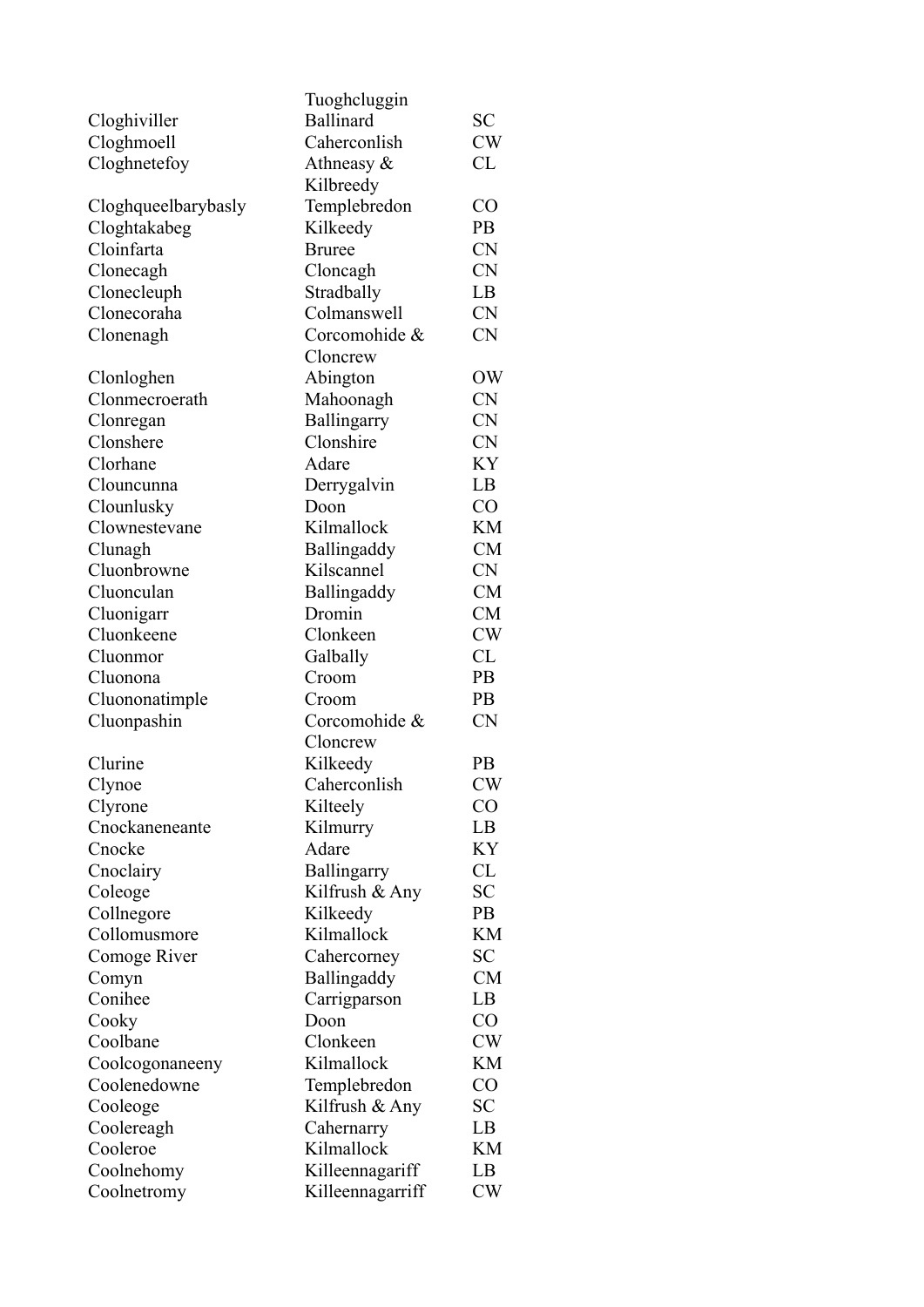| Corbally            | Sts Patrick, John & | LB        |
|---------------------|---------------------|-----------|
|                     | Lawrence            |           |
| Corbally            | Mungret             | LB        |
| Corbally            | Dromkeen            | <b>CW</b> |
| Corbally            | Galbally            | CL        |
| Corbalymcowen       | Abington            | OW        |
| Corcaghanore        | Kilkeedy            | PB        |
| Corcogsmowbane      | Kilkeedy            | <b>PB</b> |
| Corken ree          | Sts Michael &       | LB        |
|                     | Nicholas            |           |
| Corlis              | Dromkeen            | <b>CW</b> |
| Coroghloghin        | Ballingaddy         | CL        |
|                     |                     |           |
| Coroghturke         | Ballylanders &      | CL        |
|                     | Ballyscadden        | CL        |
| Coss                | Athneasy &          |           |
| Corra               | Adare               | KY        |
|                     | Kilbreedy           |           |
| Courtbrack          | Sts Michael &       | LB        |
|                     | Nicholas            |           |
| Courte              | Kildimo             | KY        |
| Cowleroe            | Galbally            | CL        |
| Cowlihenane         | Donaghmore &        | LB        |
|                     | Derrygalvin         |           |
| Cowlilenane         | Derrygalvin         | LB        |
| Cragan              | Effin               | CM        |
| Cragbegg            | Kilkeedy            | <b>PB</b> |
| Cragganurge         | Kildimo             | KY        |
| Crecorie            | Crecora             | <b>PB</b> |
| Crogane             | Kilkeedy            | <b>PB</b> |
| Crogh               | Croagh              | <b>CN</b> |
| Crome               | Croom               | <b>PB</b> |
|                     |                     | <b>CM</b> |
| Crossoge            | Uregare             | <b>SC</b> |
| Crumwell            | Ballinlough &       |           |
|                     | Kilteely            |           |
| Cuilelin            | Killeedy            | <b>CN</b> |
| Cuiltane            | Kilmallock          | KM        |
| Culebanyshann       | Clonshire           | <b>CN</b> |
| Culetruane          | Kilmallock          | KM        |
| Cullenaliffe        | Abington            | OW        |
| Cullen Castle       | Oola &              | CO        |
|                     | Tuoghcluggin        |           |
| Cullivanpissie      | Oola &              | CO        |
|                     | Tuoghcluggin        |           |
| Cullynagh           | Tuogh & Doon        | OW        |
| Culneshamroge       | Aglishcormick &     | CW        |
|                     | Ballybrood          |           |
| Culumac             | Ardagh              | <b>CN</b> |
| Cuonagh             | Dromkeen            | CW        |
| <b>Cumoge River</b> | Caherelly           | CW        |
| Curagh              | Galbally            | CL        |
| Curaghivinog        | Ballingaddy         | <b>CM</b> |
| Curraghenamalagto   | Newcastle           | <b>CN</b> |
|                     |                     |           |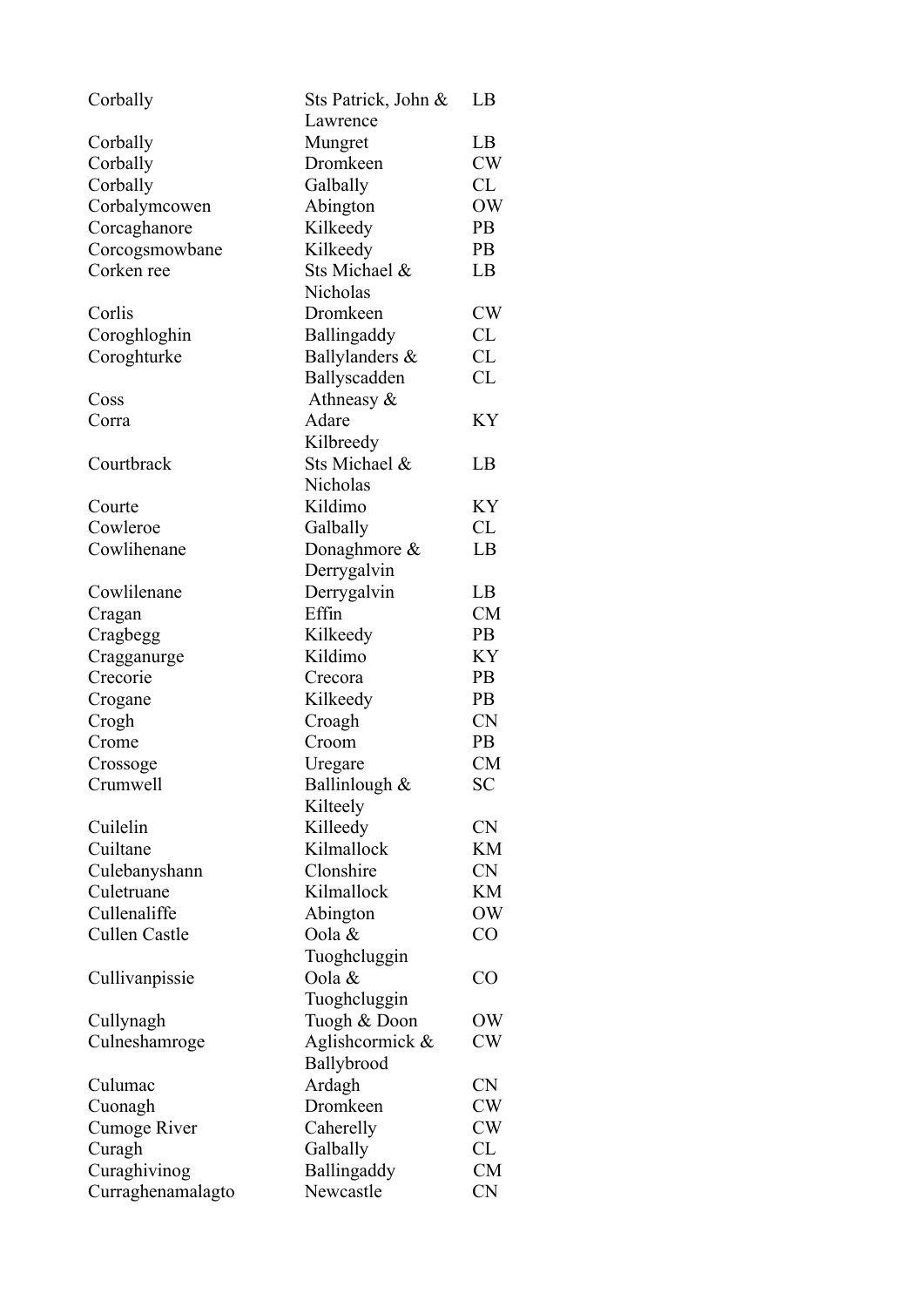| Curraghdin     | Galbally         | -CL |
|----------------|------------------|-----|
| Curaghkilbrana | Galbally         | CL. |
| Curogh Rosti   | Galbally         | CL. |
| Curragh        | Adare            | KY  |
| Curraghelteene | Killeennagarriff | CW  |
| Currye         | Adare            | КY  |

#### D

| Darragh        | Athneasy $\&$ | CL        |
|----------------|---------------|-----------|
|                | Kilbreedy     |           |
| Derigalvane    | Derrygalvin   | LB        |
| Derriknockan   | Knocknagaul   | LB        |
| Desert         | Ballingaddy   | CM        |
| Donaghmore     | Carrigparson  | LB        |
| Donbrenn       | Rathkeale     | <b>CN</b> |
| Doone          | Doon          | CO        |
| Dooneen        | Knocknagaul   | LB        |
| Donmoone       | Knocklong     | CL        |
| Doonmoylan     | Dunmoylan     | <b>CN</b> |
| Doonmoylin     | Dunmoylan     | <b>CN</b> |
| Dorrenstowne   | Athneasy $\&$ | CL        |
|                | Kilbreedy     |           |
| Dourlas        | Ballingarry   | <b>CN</b> |
| Downachmore    | Donaghmore &  | LB        |
|                | Derrygalvin   |           |
| Downemona      | Caherconlish  | CW        |
| Downeene       | Crecora       | <b>PB</b> |
| Downene        | Crecora       | PB        |
| Downtrilege    | Galbally      | CL        |
| Drehietargny   | Ballingaddy   | <b>CM</b> |
| Dromalty       | Tuogh & Doon  | <b>OW</b> |
| Dromcomore     | Mahoonagh     | <b>CN</b> |
| Dromeloghane   | Kilcornan     | <b>KY</b> |
| Dromenabrack   | Ardcanny      | KY        |
| Dromhebegg     | Kilcornan     | KY        |
| Dromheramore   | Kilcornan     | KY        |
| Dromlonghan    | Killeenoghty  | PB        |
| Dromolea       | Oola &        | CO        |
|                | Tuoghcluggin  |           |
| Dromuinecronie | Corcomohide & | <b>CN</b> |
|                | Cloncrew      |           |
| Drumbane       | Domkeen       | CW        |
| Dromoyle       | Abington      | OW        |
| Drumbanny      | Donaghmore &  | LB        |
|                | Derrygalvin   |           |
| Drumeine Eady  | Dromin        | CM        |
| Drumkeene      | Dromkeen      | CW        |
| Drummin        | Dromin        | CM        |
| Drumrue        | Kilmurry      | LB        |
| Drumsallagh    | Tuogh & Doon  | OW        |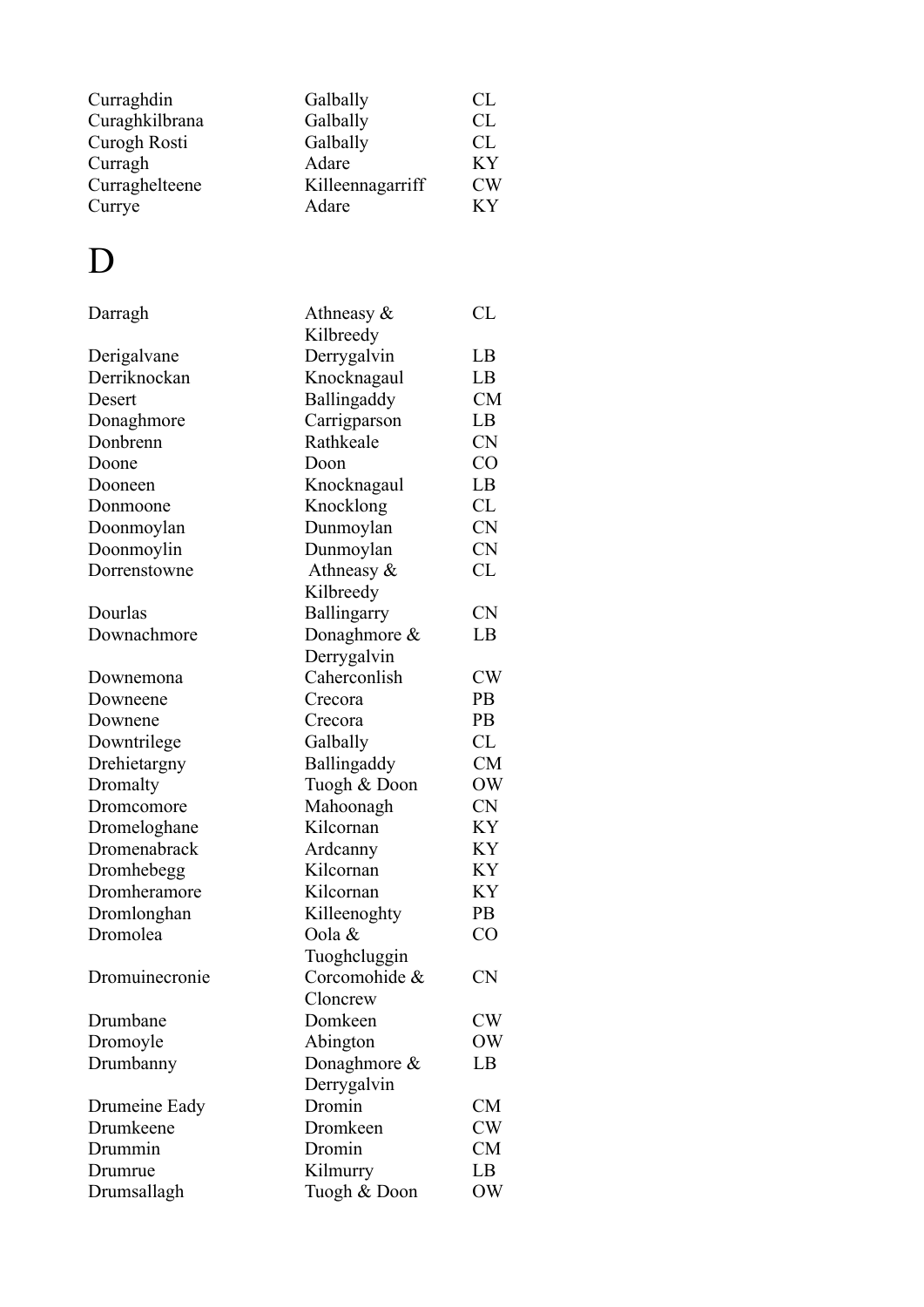| Dunass Castle<br>Dunkipe<br>Dunnemean<br>Dunrullin<br>Dunwullin<br>Dyrryrane | Stradbally<br>Ballingaddy<br>Ballingaddy<br><b>Inch St Lawrence</b><br>Aglishcormick $\&$<br>Ballybrood<br>Castletown | CW<br><b>CM</b><br><b>CM</b><br>CW<br>CW<br>CΟ |
|------------------------------------------------------------------------------|-----------------------------------------------------------------------------------------------------------------------|------------------------------------------------|
| $\mathbf{E}$                                                                 |                                                                                                                       |                                                |
| Efin                                                                         | Tankardstown &<br>Kilbreedy                                                                                           | <b>CM</b>                                      |
| Effin                                                                        | Tankardstown &<br>Kilbreedy                                                                                           | CM                                             |
| Elphin                                                                       | Kilquane & Effin                                                                                                      | CL                                             |
| Elton                                                                        | Kilfrush & Any                                                                                                        | SС                                             |
| Englandstowne                                                                | Askeaton                                                                                                              | <b>CN</b>                                      |
|                                                                              |                                                                                                                       |                                                |

| Faha             | Kilkeedy       | PB        |
|------------------|----------------|-----------|
| Faha             | Kildimo        | KY        |
| Faningstown      | Athneasy $\&$  | CL        |
|                  | Kilbreedy      |           |
| Faningstown      | Ballingaddy    | <b>CM</b> |
| Fantsland        | Dromin         | <b>CM</b> |
| Fantstowne       | Athneasy &     | CL        |
|                  | Kilbreedy      |           |
| Farendonogh      | Dromkeen       | CW        |
| Farenenanagh     | Sts Michael &  | LB        |
|                  | Nicholas       |           |
| Farnane          | Abington       | OW        |
| Farrencrassa     | Kilmallock     | KM        |
| Farrenda         | Kilmallock     | KM        |
| FarrenGilbearda  | Kilmallock     | <b>KM</b> |
| Farrenlewis      | Kilmallock     | <b>KM</b> |
| Farrennagallagh  | Sts Michael &  | LB        |
|                  | Nicholas       |           |
| Farrennimonelogh | Sts Michael &  | LB        |
|                  | Nicholas       |           |
| Farrenvarleamore | Kilmallock     | KМ        |
| Feadamore        | Rochestown &   | CW        |
|                  | Fedamore       |           |
| Fearanpurseala   | Tullabracky    | CM        |
| Feranouale       | Kilmallock     | <b>KM</b> |
| Flemingstown     | Ballingaddy    | CL        |
| ffaranCastlan    | Kilfrush & Any | <b>SC</b> |
| ffarenbutler     | Kilfrush & Any | SС        |
| ffarrendennis    | Kilfrush & Any | <b>SC</b> |
| ffarengoosy      | Kilfrush & Any | SС        |
|                  |                |           |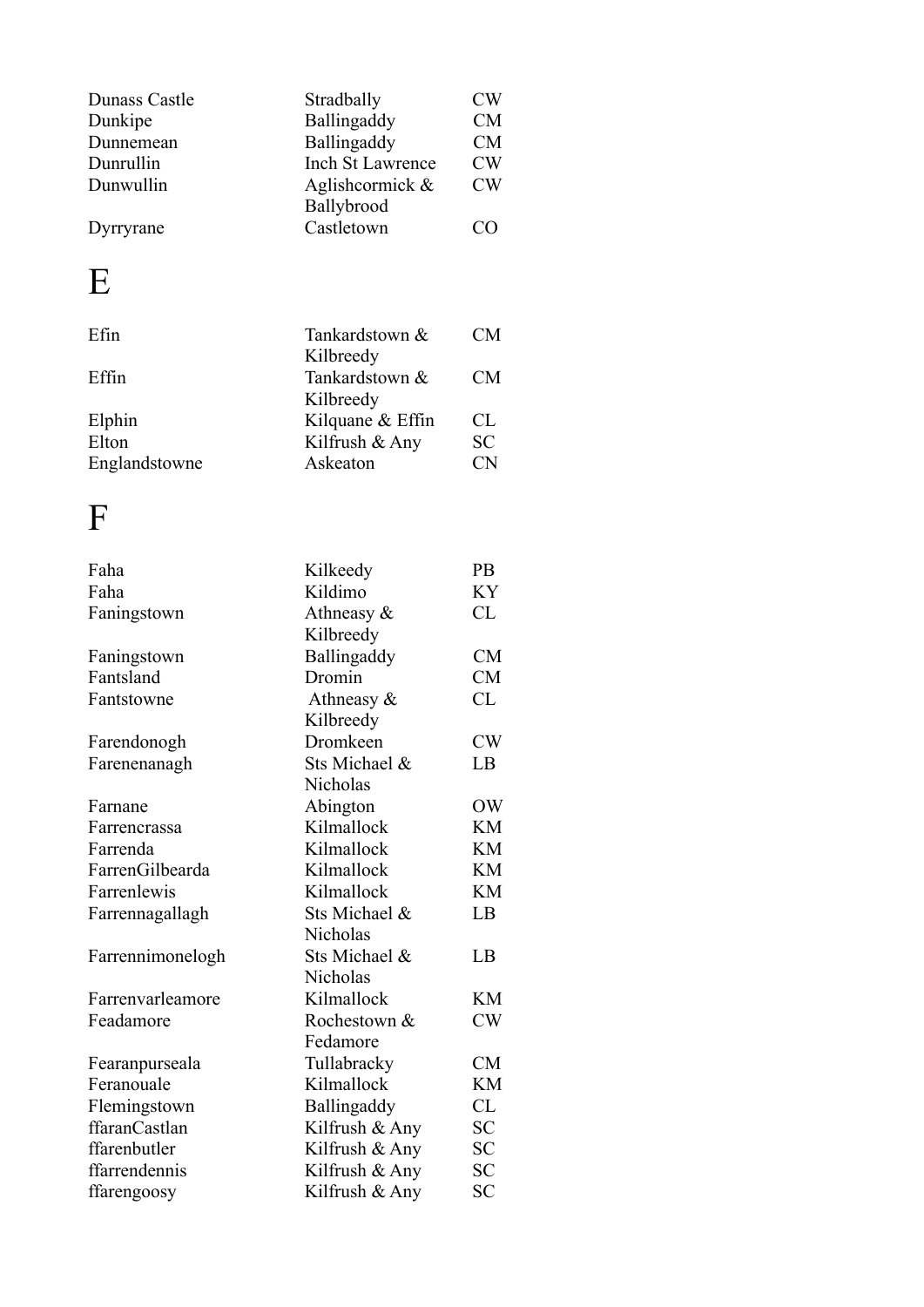| Fihidy       | Croagh        | CN           |
|--------------|---------------|--------------|
| Fillory?     | Dromkeen      | <b>CW</b>    |
| Fineglassy   | Killeedy      | CN           |
| Finiterstown | Adare         | <b>CN</b>    |
| Fmagbrew     | Corcomohide & | <b>CN</b>    |
|              | Cloncrew      |              |
| Fohonagh     | Mahoonagh     | $\mathbf{N}$ |

# G

| Galbuoly              | Jordanstown         | CW        |
|-----------------------|---------------------|-----------|
| Gallbally             | Galbally            | CL        |
| <b>Gallows Greene</b> | Sts Patrick, John & | LB        |
|                       | Lawrence            |           |
| Galvoane              | Sts Michael &       | LB        |
|                       | Nicholas            |           |
| Garanboy              | Clonshire           | <b>CN</b> |
| Garancruo             | Ballingaddy         | <b>CM</b> |
| Garaneaghtragh        | Stradbally          | LB        |
| Garanekishy           | Caherconlish        | CW        |
| Garaneoughteragh      | Stradbally          | LB        |
| Gariarthur            | Athneasy $\&$       | CL        |
|                       | Kilbreedy           |           |
| Gariduf               | Monagay             | <b>CN</b> |
| Garientramp           | Galbally            | CL        |
| Garilease             | Athneasy $\&$       | CL        |
|                       | Kilbreedy           |           |
| Garnonie              | Oola &              | CO        |
|                       | Tuoghcluggin        |           |
| Garrabane             | Abington            | OW        |
| Garrane               | Galbally            | CL        |
| Garranearde           | Kilcornan           | KY        |
| Garranebeeg           | Monasternenagh      | PB        |
| Garranesmucky         | Kilkeedy            | PB        |
| Garranlyny            | Galbally            | CL        |
| Garredegan            | Donaghmore &        | LB        |
|                       | Derrygalvin         |           |
| Garrenemanach         | Monasternenagh      | <b>PB</b> |
| Garrenooke            | Stradbally          | LB        |
| Garri Ivanna          | Kilmallock          | KM        |
| Garriglasse           | Caherconlish        | CW        |
| Garriglasse           | Donaghmore $\&$     | LB        |
|                       | Derrygalvin         |           |
| Garricullen           | Kilfrush & Any      | SС        |
| Garrihicahary         | Ballinlough &       | SС        |
|                       | Kilteely            |           |
| Garrikittene          | Ballingaddy         | CL        |
| Garrincluone          | Kilquane & Effin    | CL        |
| Garrindulis           | Templebredon        | CO        |
| Garrinea              | Knocklong           | CL        |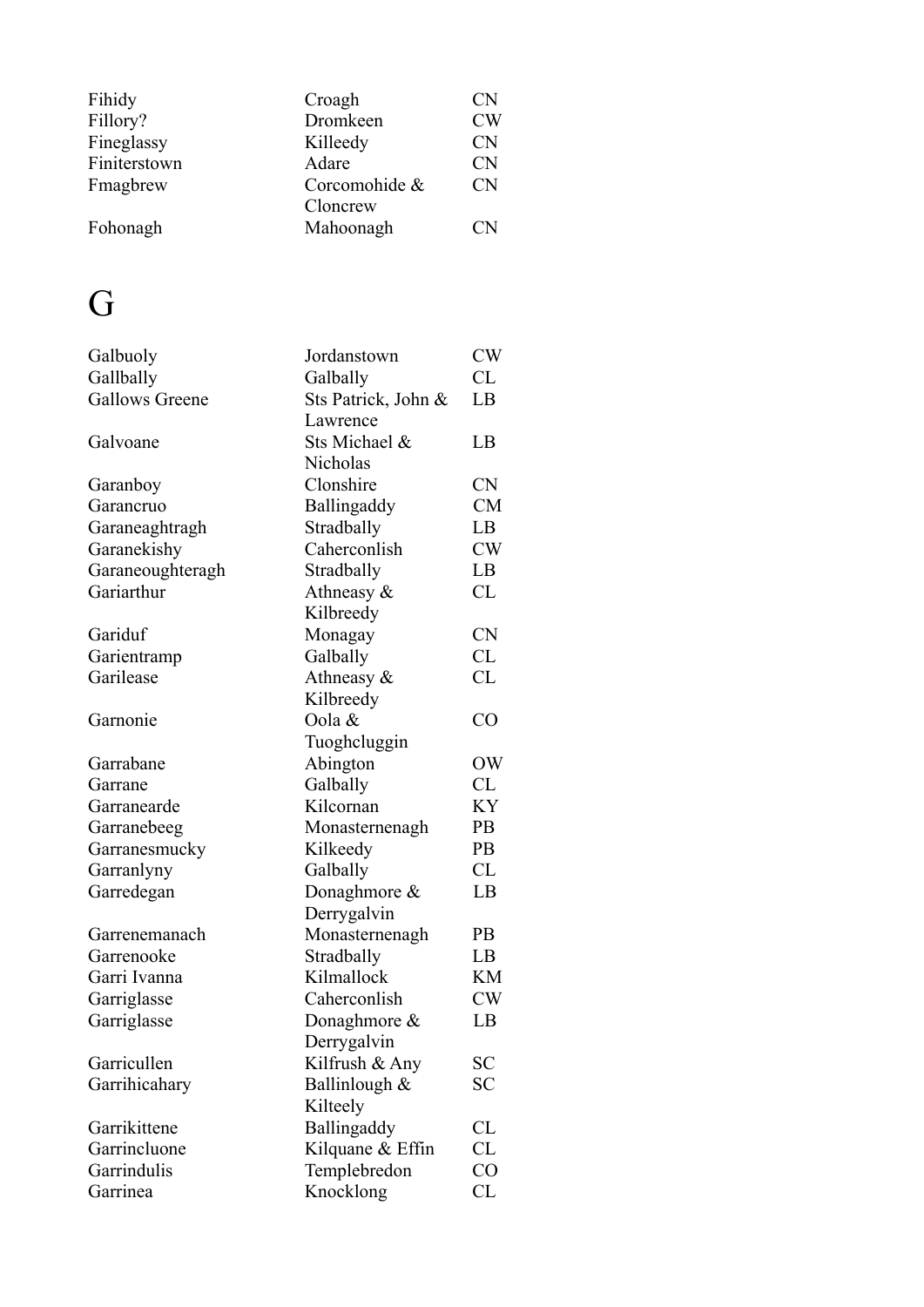| Garrinywolane    | Kilkeedy            | PB        |
|------------------|---------------------|-----------|
| Garriphooky      | Ballingaddy         | <b>CL</b> |
| Garrishy         | Kilfrush & Any      | <b>SC</b> |
| Garrycurrony     | Sts Patrick, John & | LB        |
|                  | Lawrence            |           |
| Garryellin       | Kilpeacon &         | CO        |
|                  | Fedamore            |           |
| Garryfallagh     | Kilfrush & Any      | <b>SC</b> |
| Garryfoyne       | <b>Bruree</b>       | <b>CN</b> |
| Garryglassny     | Sts Patrick, John & | LB        |
|                  | Lawrence            |           |
| Garryhyhakarry   | Ballinlough &       | <b>SC</b> |
|                  | Kilteely            |           |
| Garryoroghly     | Sts Patrick, John & | LB        |
|                  | Lawrence            |           |
| Garrysullibeene  | Athneasy $\&$       | SС        |
|                  | Uregare             |           |
| Gartinerinahealy | Corcomohide &       | <b>CN</b> |
|                  | Cloncrew            |           |
| Garuome          | Oola &              | CO        |
|                  | Tuoghcluggin        |           |
| Garyenlanga      | Galbally            | CL        |
| Garyprassy       | Oola &              | CO        |
|                  | Tuoghcluggin        |           |
| Gassllone?       | Kilkeedy            | PB        |
| Gerasually       | Corcomohide &       | <b>CN</b> |
|                  | Cloncrew            |           |
| Gharabud         | Croom               | <b>PB</b> |
| Gibbonstown      | Athneasy $\&$       | CL        |
|                  | Kilbreedy           |           |
| Glandanan        | Ballingaddy         | CL        |
| Glandufe         | Monagay             | <b>CN</b> |
| Glasnapirlagh    | Corcomohide &       | <b>CN</b> |
|                  | Cloncrew            |           |
| Glassighanrisea  | Tuogh & Doon        | OW        |
| Glaungrewre      | Galbally            | CL        |
| Gleanagulshy     | Ballylanders &      | CL        |
|                  | Ballyscadden        |           |
| Gleanarry        | Ballingarry         | CL        |
| Gleanasteale     | Ballingaddy         | <b>CM</b> |
| Glanstare        | Newcastle           | <b>CN</b> |
| Gleanlaury       | Ballingarry         | CL        |
| Glenogry         | Monasternenagh      | <b>SC</b> |
| Goallnamoane     | Castletown          | CO        |
| Gorgernige?      | Kilkeedy            | PB        |
| Goriadin         | Corcomohide &       | <b>CN</b> |
|                  | Cloncrew            |           |
| Gormanstowne     | Athneasy $\&$       | <b>SC</b> |
|                  | Uregare             |           |
| Gornebog         | Oola &              | CO        |
|                  | Tuoghcluggin        |           |
| Gorroose         | <b>Bruree</b>       | <b>CN</b> |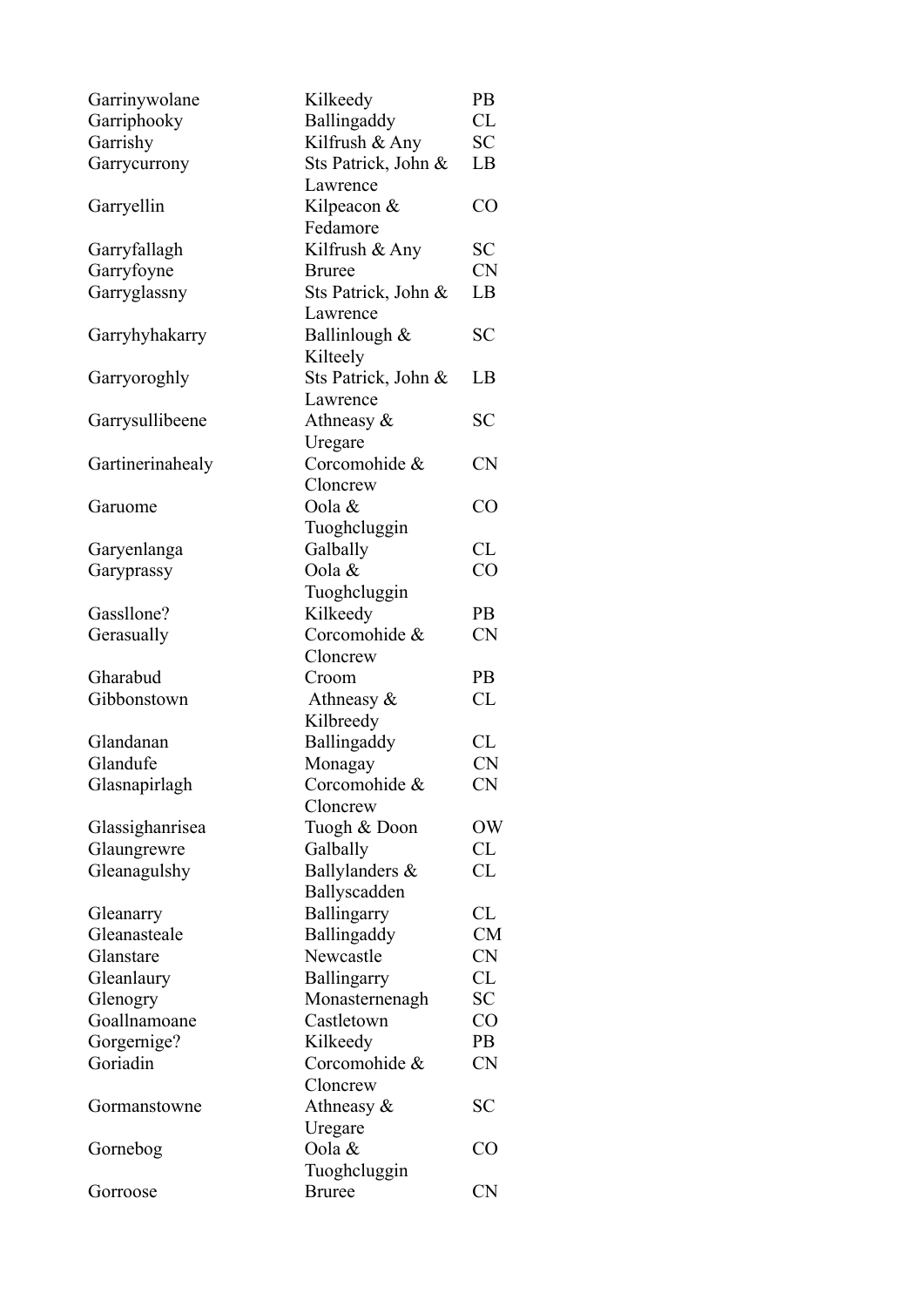| Gortaline        | Grean &         |           |
|------------------|-----------------|-----------|
|                  | Ballinaclogh    | $\rm CO$  |
| Gortannee?       | Ballingaddy     | CL        |
| Gortanally       | Doon            | CO        |
| Gortanlegane     | Kilmallock      | <b>KM</b> |
| Gortanoneena     | Templebredon    | CO        |
| Gortboh          | Tuogh & Doon    | OW        |
| Gortclarine      | Kilmallock      | KM        |
| Gortclycorneale  | Kilfrush & Any  | <b>SC</b> |
| Gortderacly      | Donaghmore $\&$ | LB        |
|                  | Derrygalvin     |           |
| Gortebrahin      | Killagholehan   | <b>CN</b> |
| Gortechiller     | Kilkeedy        | <b>PB</b> |
| Gorteeneskeagh   | Kilfrush & Any  | <b>SC</b> |
| Gorteengrag      | Killeedy        | <b>CN</b> |
| Gorteloghy       | Mungret         | LB        |
| Gortemraher      | Kilmallock      | KM        |
| Gortenree        | Kilmallock      | KM        |
| Gortevullin      | Kilfrush & Any  | SC        |
| Gortgara         | Kilmallock      | KM        |
| Gortgarruff      | Kilmallock      | KM        |
| Gort Hoghy       | Tuogh & Doon    | OW        |
| Gortinakitty     | Abington        | OW        |
| Gortineree       | Clonshire       | <b>CN</b> |
| Gortinfathy      | Ballingarry     | <b>CN</b> |
| Gortivickery     | Kilfrush & Any  | SC        |
| Gortmore         | Mahoonagh       | <b>CN</b> |
| Gortmore         | Corcomohide &   | <b>CN</b> |
|                  | Cloncrew        |           |
| Gortnaskehin     | Ludden          | CW        |
| Gortnashanaghy   | Kilmallock      | KM        |
| Gortnegappane    | Kilmallock      | KM        |
| Gortnemonelagh   | Sts Michael &   | LB        |
|                  | Nicholas        |           |
| Gortnemorly      | Dromkeen        | CW        |
| Gortsheagnane    | Askeaton        | <b>CN</b> |
| Gortspurry       | Kilmallock      | KM        |
| Gotflugh         | Aglishcormick & | CW        |
|                  | Ballybrood      |           |
| Gortglassany     | Oola &          | CO        |
|                  | Tuoghcluggin    |           |
| Gortcusleanvoile | Ludden          | <b>CW</b> |
| Gortnacuttoge    | Ludden          | <b>CW</b> |
| Gortnagarran     | Oola &          | CO        |
|                  | Tuoghcluggin    |           |
| Gortnallanmore   | Oola &          | CO        |
|                  | Tuoghcluggin    |           |
| Gortnalosty      | Oola &          | CO        |
|                  | Tuoghcluggin    |           |
| Gortnalyne       | Kilfrush & Any  | <b>SC</b> |
| Gortnasellagh    | Oola &          | CO        |
|                  | Tuoghcluggin    |           |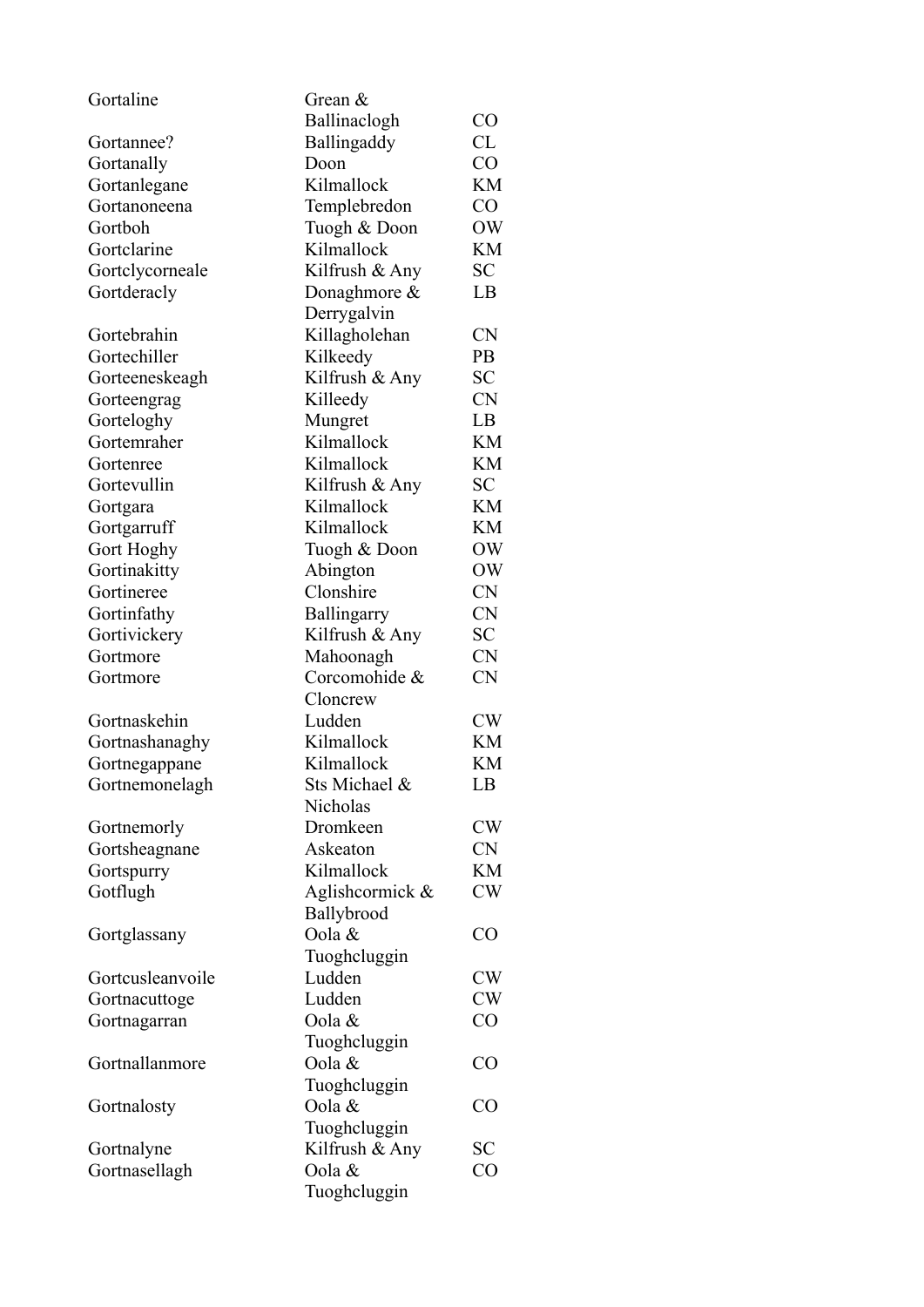| Gortnecaragh         | Kilfrush & Any           | SC        |
|----------------------|--------------------------|-----------|
| Gortnecloghilehy     | Kilmallock               | KM        |
| Gortnecorrogh        | Kilfrush & Any           | SC        |
| Gortnedrum           | Kilfrush & Any           | <b>SC</b> |
| Gortnekeh            | Kilfrush & Any           | <b>SC</b> |
| Gortneskeagh         | Sts Patrick, John &      | LB        |
|                      | Lawrence                 |           |
| Gortscollibe         | Sts Patrick, John &      | LB        |
|                      | Lawrence                 |           |
| Gortskeagh           | $\overline{\mathcal{L}}$ | <b>CN</b> |
| Gortskebone          | Kilkeedy                 | <b>PB</b> |
| Gortvally            | Ludden                   | CW        |
| Gortvally            | Oola &                   | CO        |
|                      | Tuoghcluggin             |           |
| Gortvonduffe         | Kilmallock               | KM        |
| Gortvonteen          | Kilmallock               | KM        |
| Goule                | Kilkeedy                 | <b>PB</b> |
| Goutagh              | Doon                     | CO        |
| <b>Grady River</b>   | Aglishcormick &          | CW        |
|                      | Ballybrood               |           |
| Grag bishop town     | Clonshire                | <b>CN</b> |
| Gragg                | Mungret                  | LB        |
| Graig                | Rathkeale                | <b>CN</b> |
| Graig                | Ballingaddy              | CL        |
| Graig Anister        | Kilmallock               | KM        |
| Graige               | Inch St Lawrence         | <b>CW</b> |
| Graige               | Abington                 | OW        |
| Graige               | Crecora                  | <b>PB</b> |
| Granach              | Kilfinny                 | <b>CN</b> |
| Grange               | Kilcornan                | KY        |
| Granshagh            | Stradbally               | LB        |
| Graygeens            | Tuogh & Doon             | OW        |
| Greallagh            | Tullabracky              | CM        |
| Grean                | Drumkeen                 | CW        |
| Grenanbeg            | <b>Inch St Lawrence</b>  | CW        |
| Grenans (both)       | Caherconlish             | CW        |
| Grotcoe              | Corcomohide &            | CN        |
|                      | Cloncrew                 |           |
| Gurinahanboy         | Ludden                   | CW        |
| Gurtanguoly          | Kilmallock               | KМ        |
| Gurtcankel           | Abington                 | OW        |
| Gurteenaghelly       | Caherconlish             | CW        |
| Gurteencarraghane    | Cloncagh                 | <b>CN</b> |
| Gurteeneskagh        | Caherconlish             | <b>CW</b> |
| Gurteen Ileene       | Ludden                   | CW        |
| Gurtekissan          | Galbally                 | CL        |
| Gurtfluhony          | Crecora                  | <b>PB</b> |
| <b>Gurtiny Parky</b> | Kilmallock               | KM        |
| Gurtnecahira         | Kilmallock               | KM        |
| Gurtvohahe           | Ludden                   | CW        |
|                      |                          |           |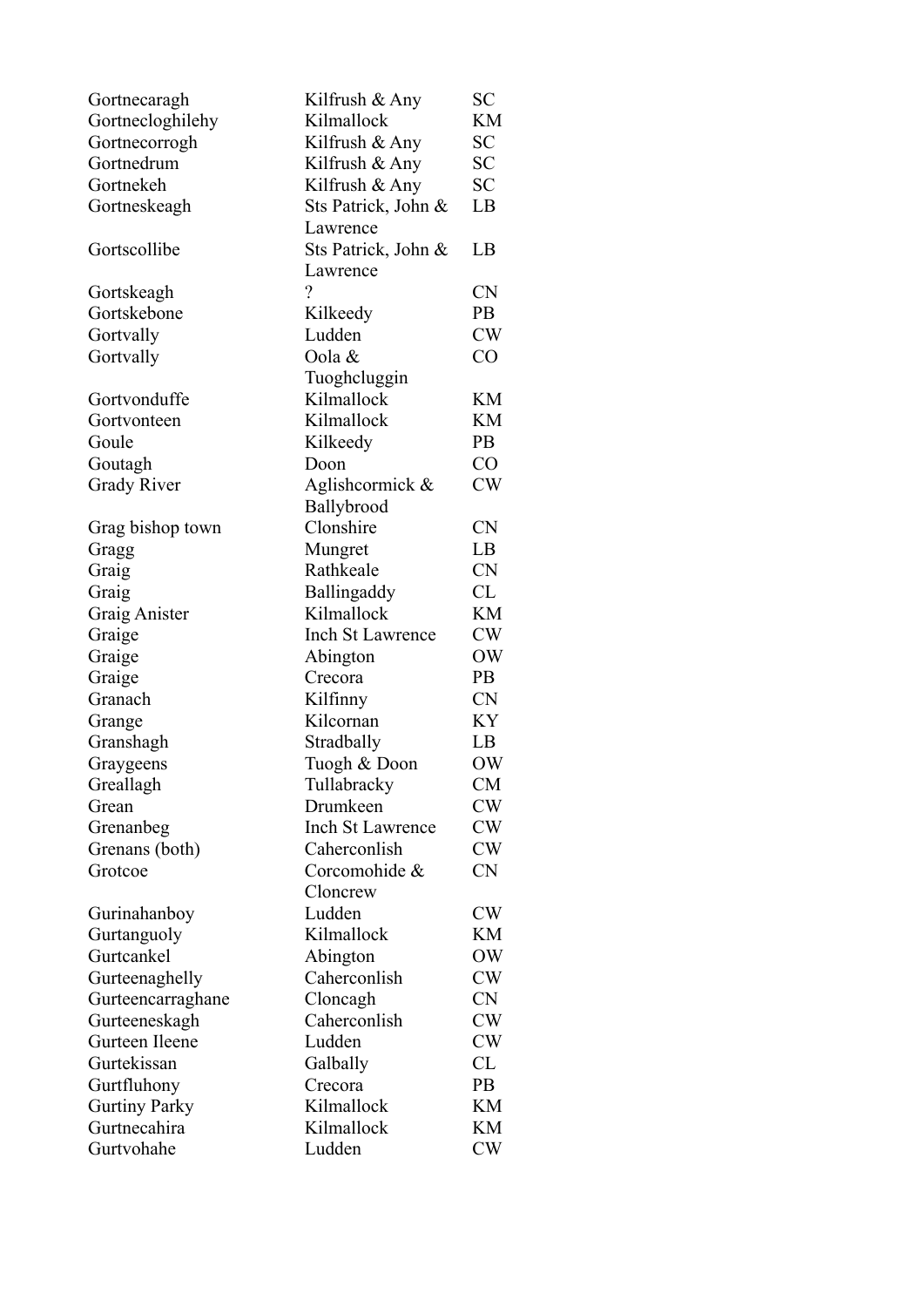# H

| Hamonstown           | Knocklong               | CL        |
|----------------------|-------------------------|-----------|
| Hewartstowne         | <b>Bruree</b>           | <b>SC</b> |
| Hospitall            | Kilfrush & Any          | <b>SC</b> |
| Hospitall Land       | Sts Michael &           | LB        |
|                      | Nicholas                |           |
| Hubertstowne         | Kilculhane              | <b>SC</b> |
| $\mathbf I$          |                         |           |
|                      |                         |           |
| Iarvenneneene        | Kilkeedy                | <b>PB</b> |
| Ileuand              | Knocknagaul             | <b>PB</b> |
| Inchicomb            | Galbally                | CL        |
| Inchmore             | Donaghmore &            | LB        |
|                      | Derrygalvin             |           |
| Ine                  | Abington                | CW        |
| Insidromorde         | Kilkeedy                | <b>PB</b> |
| Insincleary          | Ballingaddy             | <b>CM</b> |
| Insinlaurence        | Rathjordan              | <b>CW</b> |
| Insinlawrence        | <b>Inch St Lawrence</b> | <b>CW</b> |
| <b>Irish Towne</b>   | Sts Patrick, John &     | LB        |
|                      | Lawrence                |           |
| <b>Island Dowane</b> | Mungret                 | LB        |
| Ivayne               | Kilmallock              | KM        |
|                      |                         |           |
|                      |                         |           |
| Jamestowne           | Kilquane $&$ Effin      | CL        |
| $\mathsf{K}$         |                         |           |
| Kallan               | Ballylanders &          | CL        |
|                      | Ballyscadden            |           |
| Karhukeale           | Ballingaddy             | CM        |
| Karrigogunell        | Mungret                 | LB        |
| Kasslanenagard       | Doon                    | CO        |
| Keale                | Athneasy $\&$           | CL        |
|                      | Kilbreedy               |           |
| Kealloges            | Galbally                | CL        |
| Keiltegarruffe       | Ballingarry             | CL        |
| Kepayhinyghan        | Corcomohide &           | <b>CN</b> |
|                      | Cloncrew                |           |
| Kilaghtin            | Ardagh                  | <b>CN</b> |
| Kilboy               | Kilkeedy                | <b>PB</b> |
| Kilbreedy            | <b>Bruree</b>           | <b>SC</b> |
| Kilcone              | Kilquane & Effin        | CL        |
| Kilconroe            | Killeedy                | <b>CN</b> |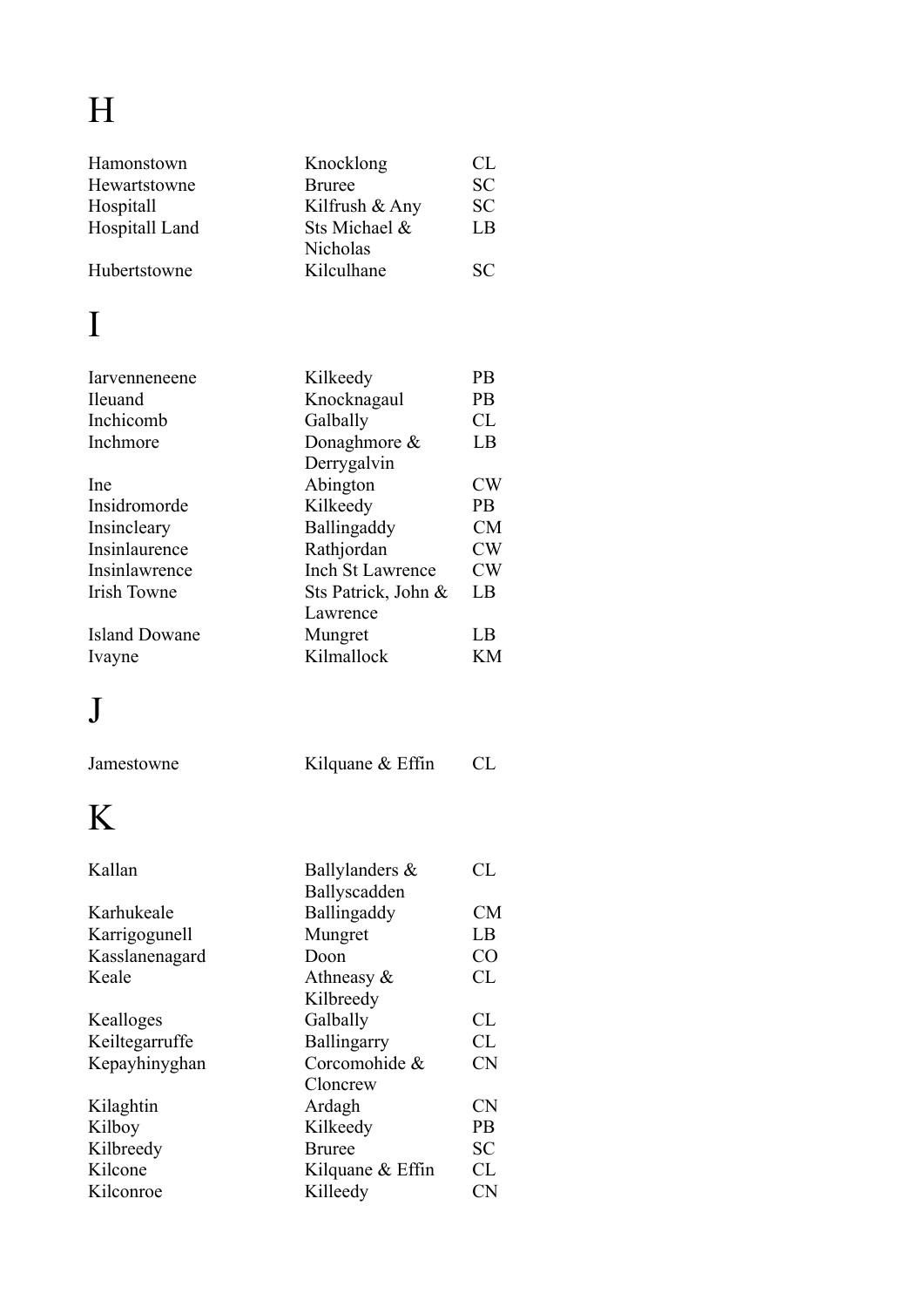| Kildimo         | Kildimo             | KY             |
|-----------------|---------------------|----------------|
| Kildrumon       | Ballinlough &       | SС             |
|                 | Kilteely            |                |
| Kilduffe        | Grean $\&$          |                |
|                 | Ballinaclogh        | CO             |
| Kilerecoge      | Kilmallock          | <b>KM</b>      |
| Kilfinan        | Ballingaddy         | CL             |
| Kilgrogan       | Adare               | KY             |
| Killanurra      | Oola &              | CO             |
|                 | Tuoghcluggin        |                |
| Kilcolman       | Corcomohide &       | <b>CN</b>      |
|                 | Cloncrew            |                |
| Kilcoone        | Kilquane & Effin    | CL             |
| Kilcroig        | Athneasy $\&$       | CL             |
|                 | Kilbreedy           |                |
| Kilfiny         | Kilfinny            | <b>CN</b>      |
| Kilgoban        | Corcomohide &       | <b>CN</b>      |
|                 | Cloncrew            |                |
| Kilguosy        | Ballingaddy         | CL             |
| Kilinane        | Galbally            | <b>CL</b>      |
| Kilkerill       | Adare               | KY             |
| Kilkirily       | Monasternenagh      | <b>PB</b>      |
| Killacollum     | Kildimo             | KY             |
| Killaghaliehan  | Killagholehan       | <b>CN</b>      |
| Killahallihan   | Killagholehan       | <b>CN</b>      |
| Killanarugo     | Adare               | KY             |
| Killasura       | Ardcanny            | KY             |
| Killcollmane    | Kilkeedy            | P <sub>B</sub> |
| Killcowlin      | Carrigparson        | LB             |
| Killdonnell     | Ballycahane         | <b>PB</b>      |
| Killeedy        | Killeedy            | <b>CN</b>      |
| Killeene        | Kilcornan           | KY             |
| Killfergus      | Kilfergus           | <b>CN</b>      |
| Killicknegarufe | Clonkeen            | CW             |
| Killignagaruffe | Killeennagarriff    | CW             |
| Killilleen      | Sts Patrick, John & | LB             |
|                 | Lawrence            |                |
| Killlillen      | Kilculhane          | SС             |
| Killimatte      | Killeenoghty        | PB             |
| Killinaten      | Killeenoghty        | <b>PB</b>      |
| Killindenell    | Corcomohide &       | <b>CN</b>      |
|                 | Cloncrew            |                |
| Killine         | $\gamma$            | <b>CN</b>      |
| Killingony      | Oola &              | CO             |
|                 | Tuoghcluggin        |                |
| Killinmulline   | Doon                | CO             |
| Killiny         | Killeedy            | <b>CN</b>      |
| Killinokar      | Adare               | KY             |
| Killinure       | Caherconlish        | CW             |
| Killkeedie      | Kilkeedy            | <b>PB</b>      |
| Killnallock     | Athneasy $\&$       | CL             |
|                 | Kilbreedy           |                |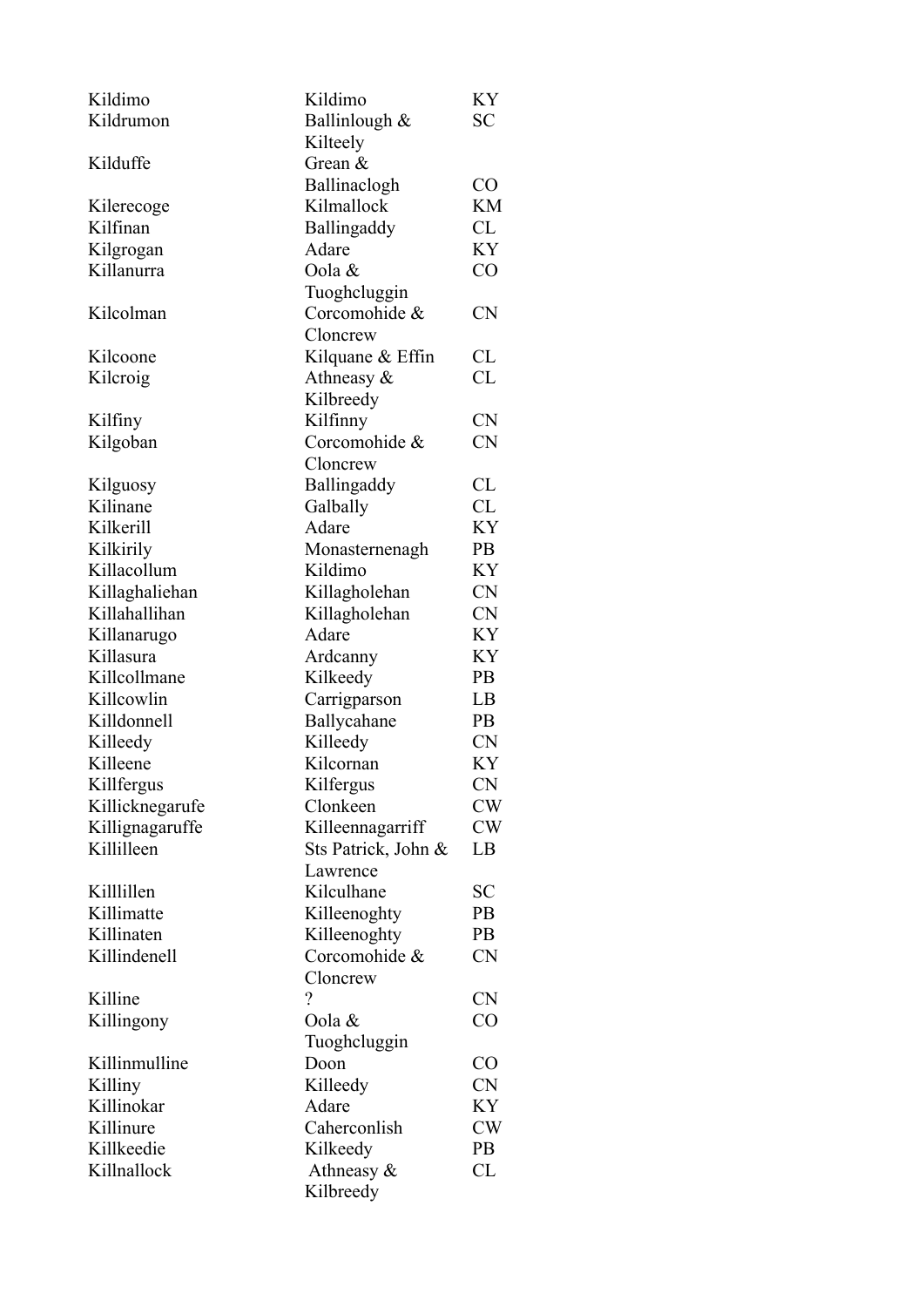| Killmeale                   | Tuogh & Doon        | OW        |
|-----------------------------|---------------------|-----------|
| Killmo                      | Ballingarry         | <b>CN</b> |
| Killmoylan                  | Kilmoylan           | <b>CN</b> |
| Killmurry                   | Athneasy &          | CL        |
|                             | Kilbreedy           |           |
| Killmurry                   | Corcomohide &       | <b>CN</b> |
|                             | Cloncrew            |           |
| Killmurry                   | Kilmurry            | LB        |
| Killnacullie                | Kilkeedy            | <b>PB</b> |
| Killneware                  | Dromkeen            | <b>CW</b> |
| Killoges                    | Oola &              | CO        |
|                             | Tuoghcluggin        |           |
| Killongbegg $&$ more        | Killonahan          | <b>PB</b> |
| Killovenoge                 | Derrygalvin         | LB        |
| Killownane                  | Kilmurry            | LB        |
| Killmacdonoghduff           | Kilfrush & Any      | SC        |
| Killuraghy als Gort Hoghy   | Tuogh & Doon        | <b>OW</b> |
| Killynfmerla                | Ballingarry         | <b>CN</b> |
| Kilmagog                    | Doon                | CO        |
| Kilmcdonaghdufe             | Kilfrush & Any      | <b>SC</b> |
| Kilmigheele                 | Ballingarry         | <b>CN</b> |
| Kilmorine                   | Kildimo             | KY        |
| Kilmote                     | Oola &              | CO        |
|                             | Tuoghcluggin        |           |
| Kilpacan                    | Kilpeacon &         | CO        |
|                             | Fedamore            |           |
| Kilpatrick                  | Donaghmore &        | LB        |
|                             | Derrygalvin         |           |
| Kilpecan                    | Kilpeacon &         | CO        |
|                             | Fedamore            |           |
| Kilphrush                   | Kilfrush & Any      | <b>SC</b> |
| Kilprichane als S. Ratehurd | Donaghmore &        | LB        |
|                             | Derrygalvin         |           |
| Kilscannel                  | Kilscannel          | <b>CN</b> |
| Kilskanlane                 | Galbally            | CL        |
| Kishiquirke                 | Abington            | <b>CW</b> |
| Kiltalee                    | Kilteely            | CO        |
| Kiltean                     | Croagh              | <b>CN</b> |
| Kittillie                   | Kilteely            | CO        |
| Kilteely                    | Ballinlough &       | <b>SC</b> |
|                             | Kilteely            |           |
| Kiltemplane                 | Kilkeedy            | <b>PB</b> |
| <b>Kings Corcas</b>         | Sts Michael &       | LB        |
|                             | Nicholas            |           |
| Kings Island                | Sts Patrick, John & | LB        |
|                             | Lawrence            |           |
| Knockadrum                  |                     | <b>CN</b> |
| Knockanbane                 | Monagay             | <b>CW</b> |
|                             | Killeennagarriff    | SC        |
| Knockanbeg<br>Knockandulis  | Kilfrush & Any      | CO        |
| Knockaneante                | Templebredon        |           |
|                             | Donaghmore &        | LB        |
|                             | Derrygalvin         |           |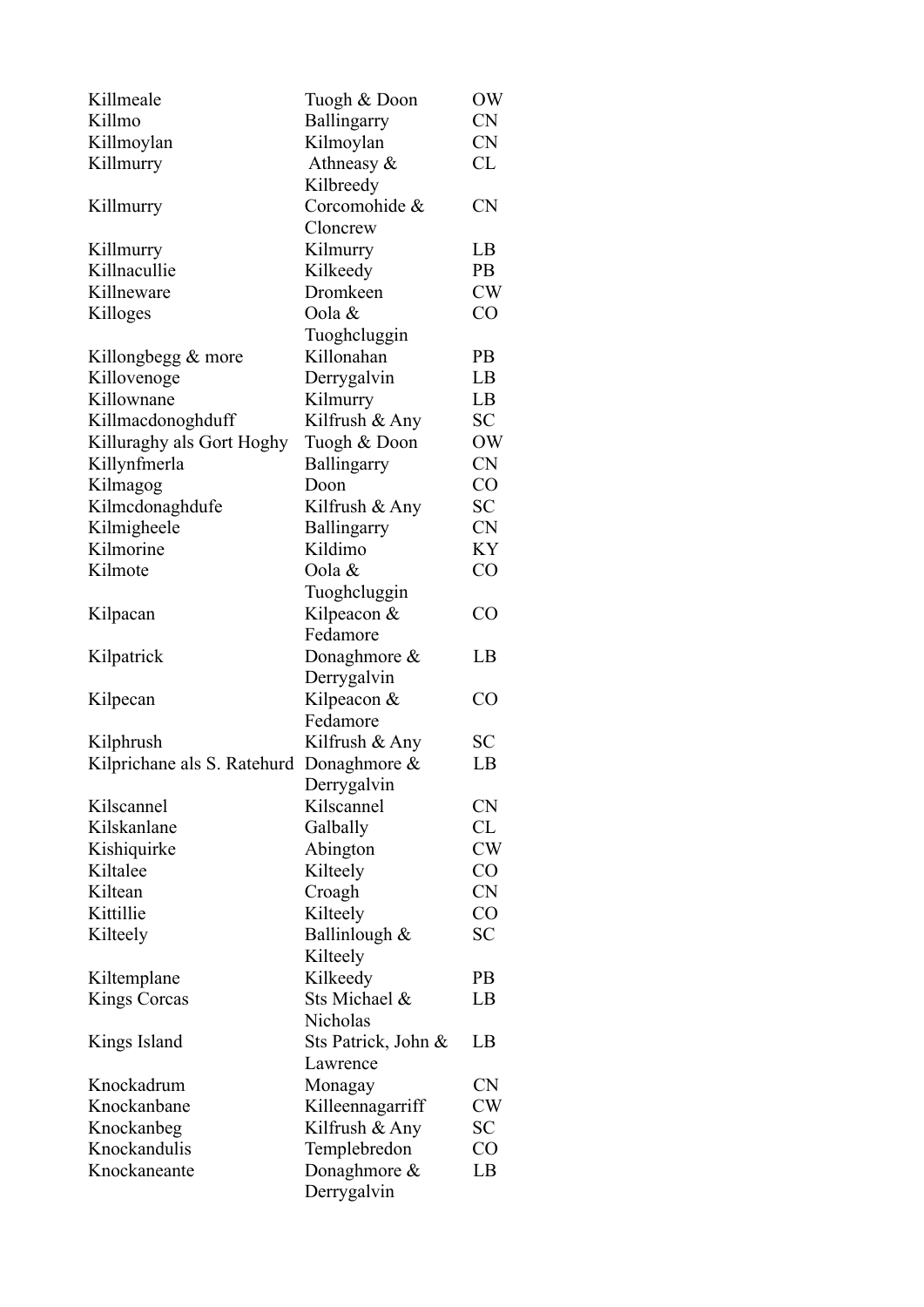| Knockanekasllane    | Caherconlish        | CW             |
|---------------------|---------------------|----------------|
| Knockanliloene      | Grean $\&$          |                |
|                     | Ballinaclogh        | $\rm CO$       |
| Knockanphadeen      | Kilfrush & Any      | <b>SC</b>      |
| Knockany            | Kilfrush & Any      | <b>SC</b>      |
| Knockballiadam      | Caherconlish        | <b>CW</b>      |
| Knockbolyglis       | Knocknagaul         | PB             |
| Knockbrack          | Kilkeedy            | PB             |
| Knockbrowbegg       | Corcomohide &       | <b>CN</b>      |
|                     | Cloncrew            |                |
| Knockderk           | Grean $&$           |                |
|                     | Ballinaclogh        | CO             |
| Knockdrumashell     | Croom               | PB             |
| Knockeane           | Mungret             | LB             |
| Knockerton          | Ardcanny            | <b>KY</b>      |
| Knockfearne         | Ballingarry         | <b>CN</b>      |
| Knockfoockan        | Oola &              | CO             |
|                     | Tuoghcluggin        |                |
| Knockgarranduf      | Galbally            | CL             |
| Knockgreany         | Grean &             |                |
|                     | Ballinaclogh        | CO             |
| Knocklong           | Knocklong           | CL             |
| Knocknakastlane     | Caherconlish        | <b>CW</b>      |
| Knocknamortelly     | Sts Patrick, John & | LB             |
|                     | Lawrence            |                |
| Knocknanerry        | Abington            | OW             |
| Knocknegaule        | Knocknagaul         | LB             |
| Knocknegransy       | Monasternenagh      | P <sub>B</sub> |
| Knocknegurtina      | Abington            | OW             |
| Knockneleaght       | Kilkeedy            | <b>PB</b>      |
| Knocknenegh         | Caherconlish        | <b>CW</b>      |
| Knocknebuollyglishy | Knocknagaul         | LB             |
| Knockouliver        | Killeedy            | <b>CN</b>      |
| Knockrathdermody    | Abbeyfeale          | <b>CN</b>      |
| Knockrug            | Kilteely            | CO             |
| Knockrumream        | Kilkeedy            | PB             |
| Knocksawny          | Tankardstown &      | <b>CM</b>      |
|                     | Kilbreedy           |                |
| Knocksikeene        | Kilmallock          | KМ             |
| Knocktoren          | Knocklong           | CL             |
| Knockursente        | Killeennagarriff    | <b>CW</b>      |
| Knockursenty        | Killeennagariff     | LB             |
| Knokcynine          | Kilkeedy            | PB             |

# L

| Labbanamucky    | Ludden         | CW <sub></sub> |
|-----------------|----------------|----------------|
| Lackanaspecke   | Kilmallock     | KM             |
| Lackneegreenane | Monasternenagh | PB             |
| Lawrencetowne   | Athneasy $\&$  | CL.            |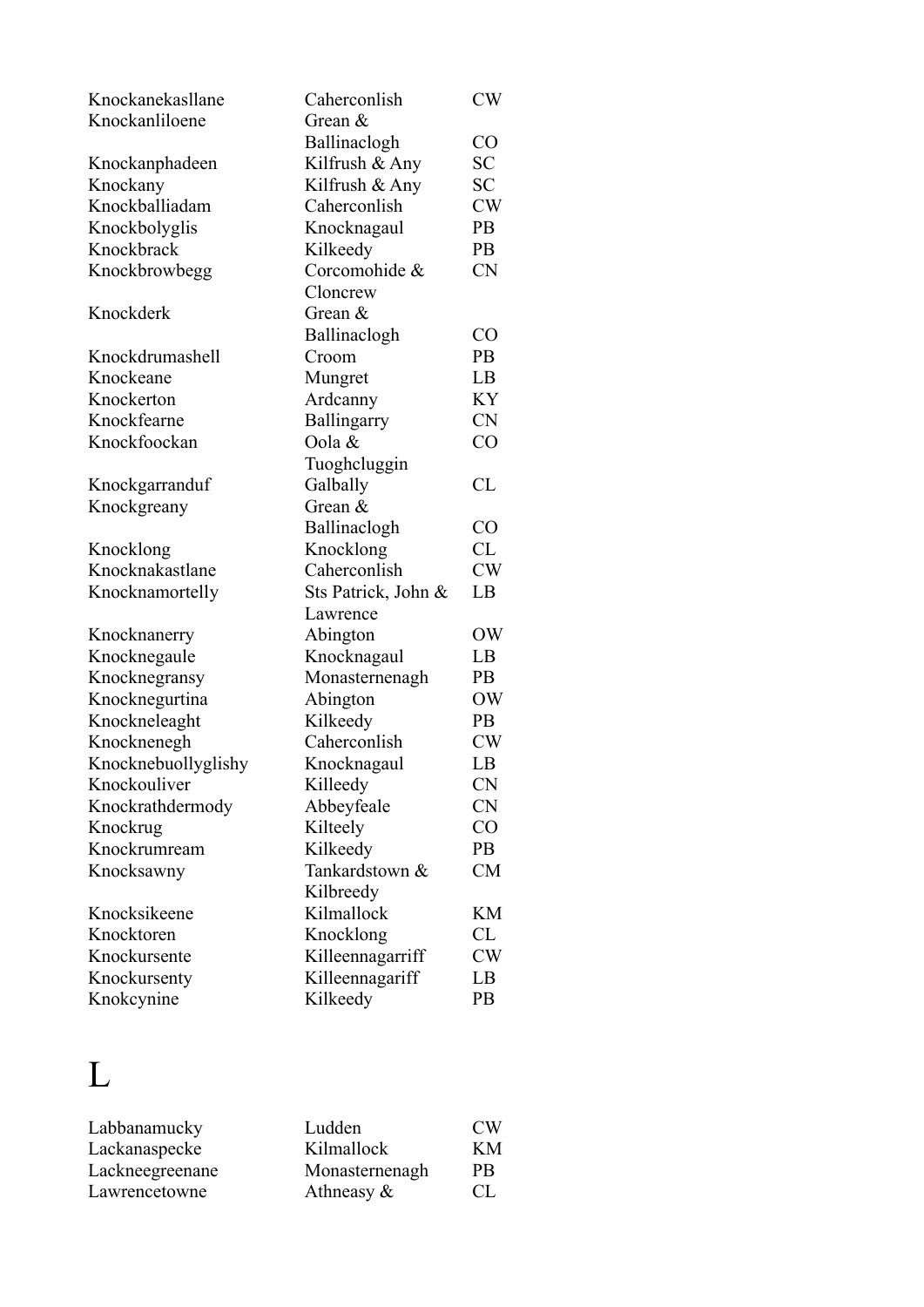|                         | Kilbreedy           |           |
|-------------------------|---------------------|-----------|
| Leackicrom              | Doon                | CO        |
| Leackmu.comyne          | Doon                | CO        |
| Leackneguarey           | Crecora             | <b>PB</b> |
| Leacknevanlane          | Crecora             | <b>PB</b> |
| Leakrobegg              | Kilkeedy            | <b>PB</b> |
| Leakrowne               | Kilkeedy            | PB        |
| Leavigbeg               | Killeedy            | <b>CN</b> |
| Leavigmore              | Killeedy            | <b>CN</b> |
| Lehensee                | Kilkeedy            | PB        |
| Leirknockatagull        | Galbally            | CL        |
| Lickadoone              | Caheravally         | LB        |
| Lickelly                | Ballylanders &      | CL        |
|                         | Ballyscadden        |           |
| Lickmonege              | Kilkeedy            | <b>PB</b> |
| Limminye                | Crecora             | <b>PB</b> |
| Limricke                | Sts Patrick, John & | LB        |
|                         | Lawrence            |           |
| Lisardconnell           | Galbally            | CL        |
| Liscoulta               | Kilkeedy            | PB        |
| Lisduffe                | Croom               | <b>PB</b> |
| Lishane                 | Ardcanny            | KY        |
| Lisheen Darragh         | Kilmallock          | KM        |
| Liskenned               | Ballingarry         | <b>CN</b> |
| Lisleane                | Kilmurry            | LB        |
| Lismales                | Kildimo             | KY        |
| Lismekane               | Ardcanny            | KY        |
| Lismerkan               | Ardcanny            | KY        |
| Lismulhane              | Abington            | <b>CW</b> |
| Lismullanebeg           | Ludden              | CW        |
| Lisnafally              | Killeedy            | <b>CN</b> |
| Lisnagreyph             | Stradbally          | LB        |
| Lisnakelly              | Oola &              | CO        |
|                         | Tuoghcluggin        |           |
|                         |                     | CM        |
| Lisnamoily<br>Lisnarour | Ballingaddy         |           |
|                         | Galbally            | CL        |
| Lisnemore               | Croom               | <b>PB</b> |
| Lissamota               | Ballingarry         | <b>CN</b> |
| Lissinalta              | Knocknagaul         | LB        |
| Lissinlinnbegg          | Croom               | PB        |
| Lissowen                | Doon                | CO        |
| Loghaneleigh            | Abington            | <b>OW</b> |
| Longford                | Oola &              | CO        |
|                         | Tuoghcluggin        |           |
| Loughill                | Loughill            | <b>CN</b> |
| Loughgur                | Cahercorney         | SC        |
| Ludenbeg                | Rochestowne &       | CW        |
|                         | Fedamore            |           |
| Ludenmore               | Ludden              | CW        |
| Lumbardstown            | Caherconlish        | CW        |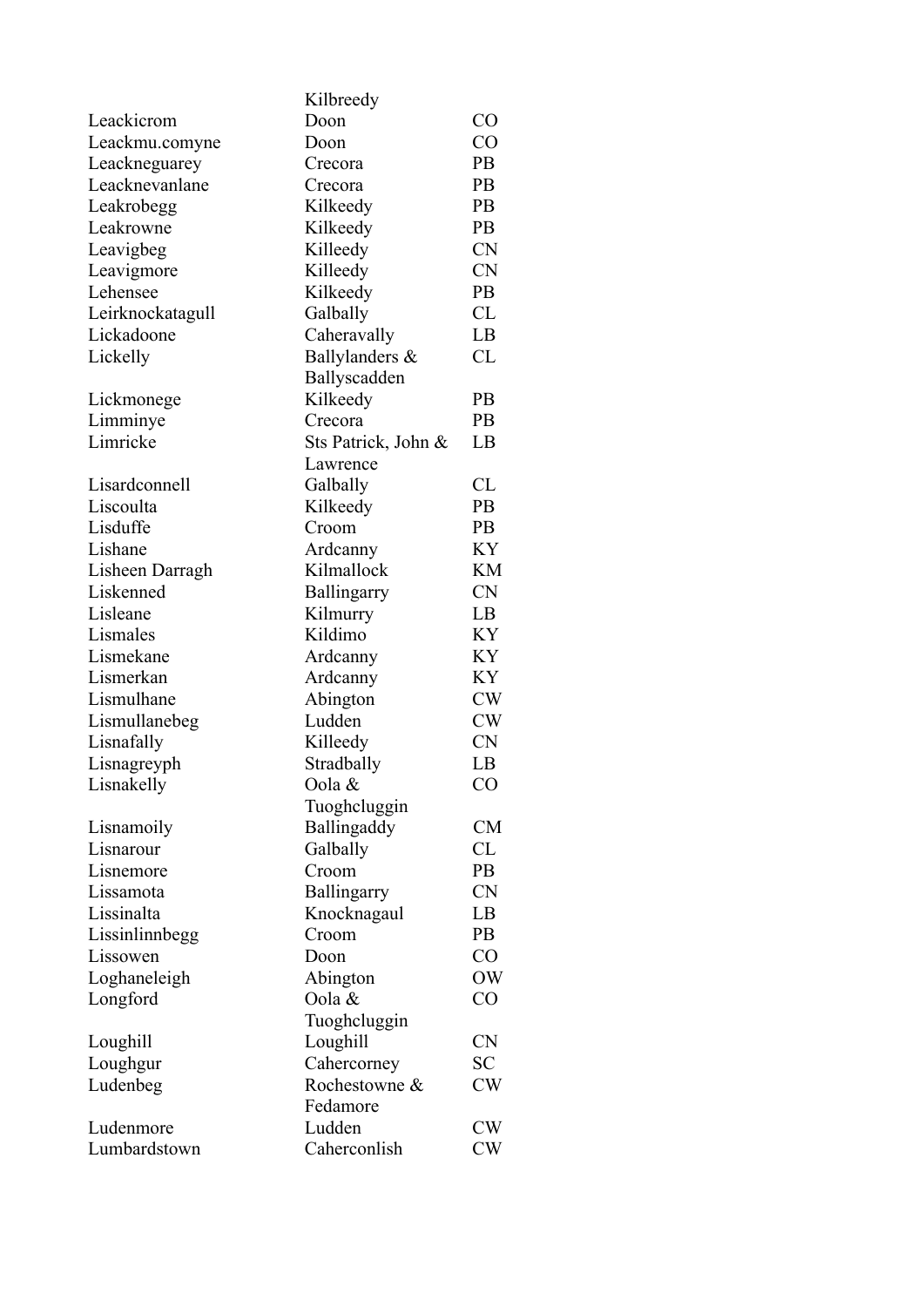# M

| Mackhircueagh    | Croom          | PB            |
|------------------|----------------|---------------|
| Mackins          | Kilkeedy       | PB            |
| Maddebuy         | Clonkeen       | $\mathrm{CW}$ |
| Mage River       | Kilkeedy       | <b>PB</b>     |
| Magherereagh     | Kilmallock     | KM            |
| Mahownagh        | Mahoonagh      | <b>CN</b>     |
| Meelick          | Kilkeedy       | PB            |
| Meelucke         | Kilkeedy       | <b>PB</b>     |
| Mitchellstowne   | Askeaton       | KY            |
| Michelstowne     | Knocklong      | CL            |
| Milltown         | Ballingaddy    | CL            |
| Milltown         | Aglishcormick  | CO            |
| Milltowne        | Askeaton       | KY            |
| Milltowne        | Kilfrush & Any | SС            |
| Milltowne        | Uregare        | <b>CM</b>     |
| Miltowne         | Croagh         | <b>CN</b>     |
| Modally          | Corcomohide &  | <b>CN</b>     |
|                  | Cloncrew       |               |
| Moeb             | Caherconlish   | CW            |
| Moeroe           | Abington       | OW            |
| Monaasterneney   | Monasternenagh | PB            |
| Monefox          | Dromin         | <b>CM</b>     |
| Monegalbally     | Galbally       | CL            |
| Monerussell      | Kilmallock     | KM            |
| Moneshollopp     | Stradbally     | CW            |
| Monesterneny     | Ballingaddy    | <b>CM</b>     |
| Mongret          | Knocknagaul    | LB            |
| Monisterneany    | Monasternenagh | SC            |
| Monomucky        | Tuogh & Doon   | OW            |
| Montens I parson | Kilmallock     | KM            |
| Montollagh       | Mahoonagh      | <b>CN</b>     |
| Moonegelah       | Sts Michael &  | LB            |
|                  | Nicholas       |               |
| Moorestowne      | Athneasy $\&$  | CL            |
|                  | Kilbreedy      |               |
| Morgage          | Kilfrush & Any | <b>SC</b>     |
| Morean           | Kilcornan      | KY            |
| Morgins          | Morgans        | <b>CN</b>     |
| Mortellstowne    | Athneasy $\&$  | CL            |
|                  | Kilbreedy      |               |
| Mortgasty        | Kilfrush & Any | <b>SC</b>     |
| Moylegane        | Tuogh & Doon   | OW            |
| Moymore          | Grean &        | $\rm CO$      |
|                  | Ballinaclogh   |               |
| Muckenish        | Mungret        | LB            |
| Mullane          | Ardcanny       | ΚY            |
| Mullans          | Athneasy &     | CL            |
|                  | Kilbreedy      |               |
| Mundelliny       | Ballingaddy    | <b>CM</b>     |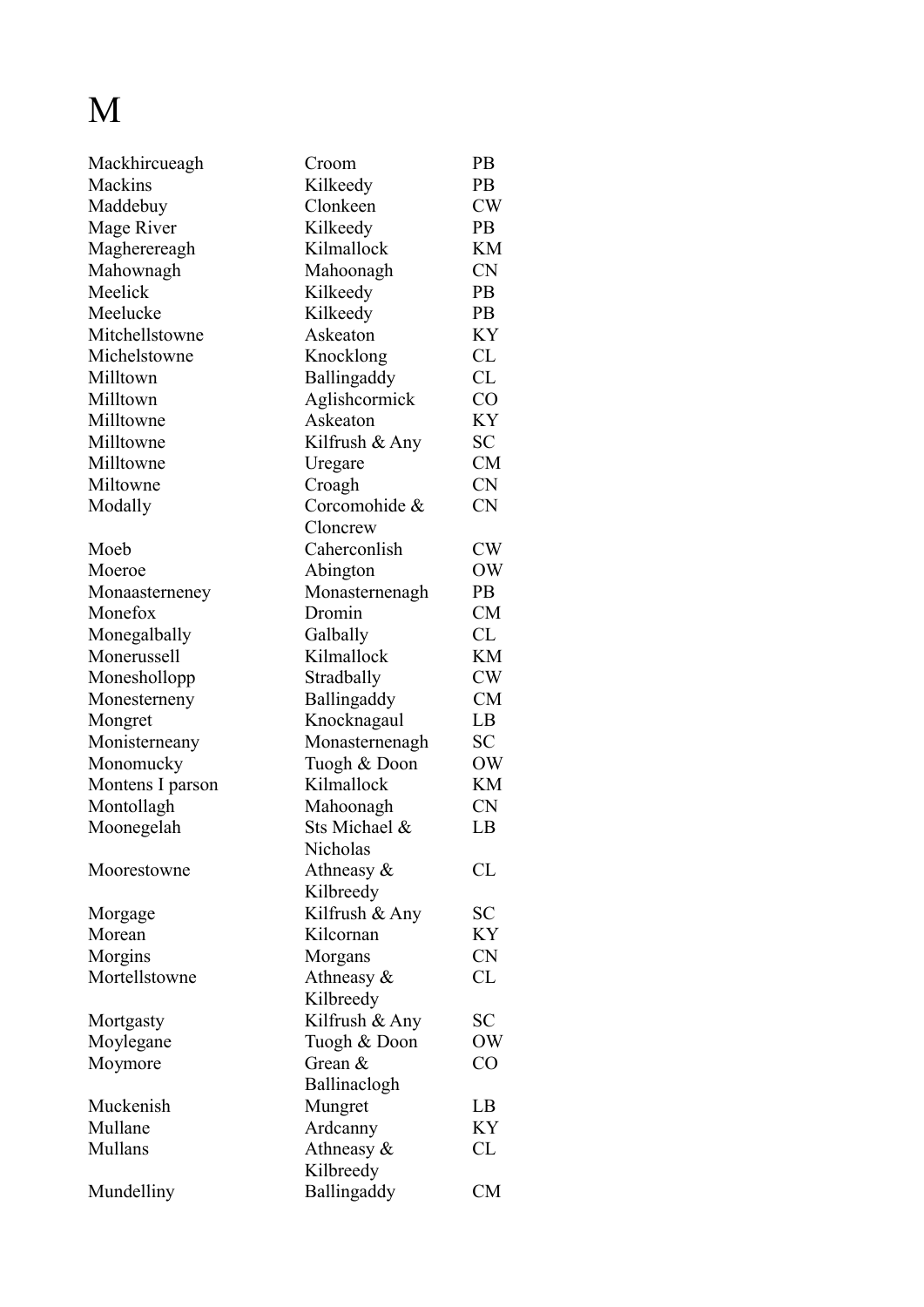| Mungfound | Abington     | OW  |
|-----------|--------------|-----|
| Munyrea   | Oola $\&$    | CO  |
|           | Tuoghcluggin |     |
| Musknagh  | Ardcanny     | K Y |

# N

| Nenigarran | Adare        | K Y |
|------------|--------------|-----|
| Newcastle  | Kilmurry     | LB  |
| Newtowne   | Oola $\&$    | CO  |
|            | Tuoghcluggin |     |

### O

| Owlegort | Ballingaddy | -CL            |
|----------|-------------|----------------|
| Ownybeg  | Dromkeen    | CW <sub></sub> |
| Owonybeg | Abington    | CW <sub></sub> |

## P

| Pallice          | Grean $\&$          |           |
|------------------|---------------------|-----------|
|                  | Ballinaclogh        | CO        |
| Pallice          | Ardcanny            | KY        |
| Pallisbeg        | Tuogh & Doon        | OW        |
| Park Drombanny   | Cahernarry          | LB        |
| Parke            | Stradbally          | CW        |
| Parke            | Galbally            | CL        |
| Parke            | Sts Patrick, John & | LB        |
|                  | Lawrence            |           |
| Parkeale         | Kilmallock          | KM        |
| Parknecourta     | Kilmallock          | KM        |
| Parknemonegeik   | Kilmallock          | KM        |
| Parkenamrahir    | Kilmallock          | KM        |
| Particles        | Athneasy $\&$       | CL        |
|                  | Kilbreedy           |           |
| Planstale        | Abington            | OW        |
| Plarake          | Kilmallock          | <b>KM</b> |
| Plaoara?         | Oola &              | CO        |
|                  | Tuoghcluggin        |           |
| Pollagh          | Ballingaddy         | <b>CM</b> |
| Pollardstowne    | Oola &              | CO        |
|                  | Tuoghcluggin        |           |
| Portanes         | Doon                | CO        |
| Portbuy          | Kilfrush & Any      | SC        |
| Portcruchy Upper | Stradbally          | CW        |
| Portcrushy Lower | Stradbally          | CW        |
| Portnard         | Tuogh & Doon        | OW        |
| Portrinaud       | Abbeyfeale          | <b>CN</b> |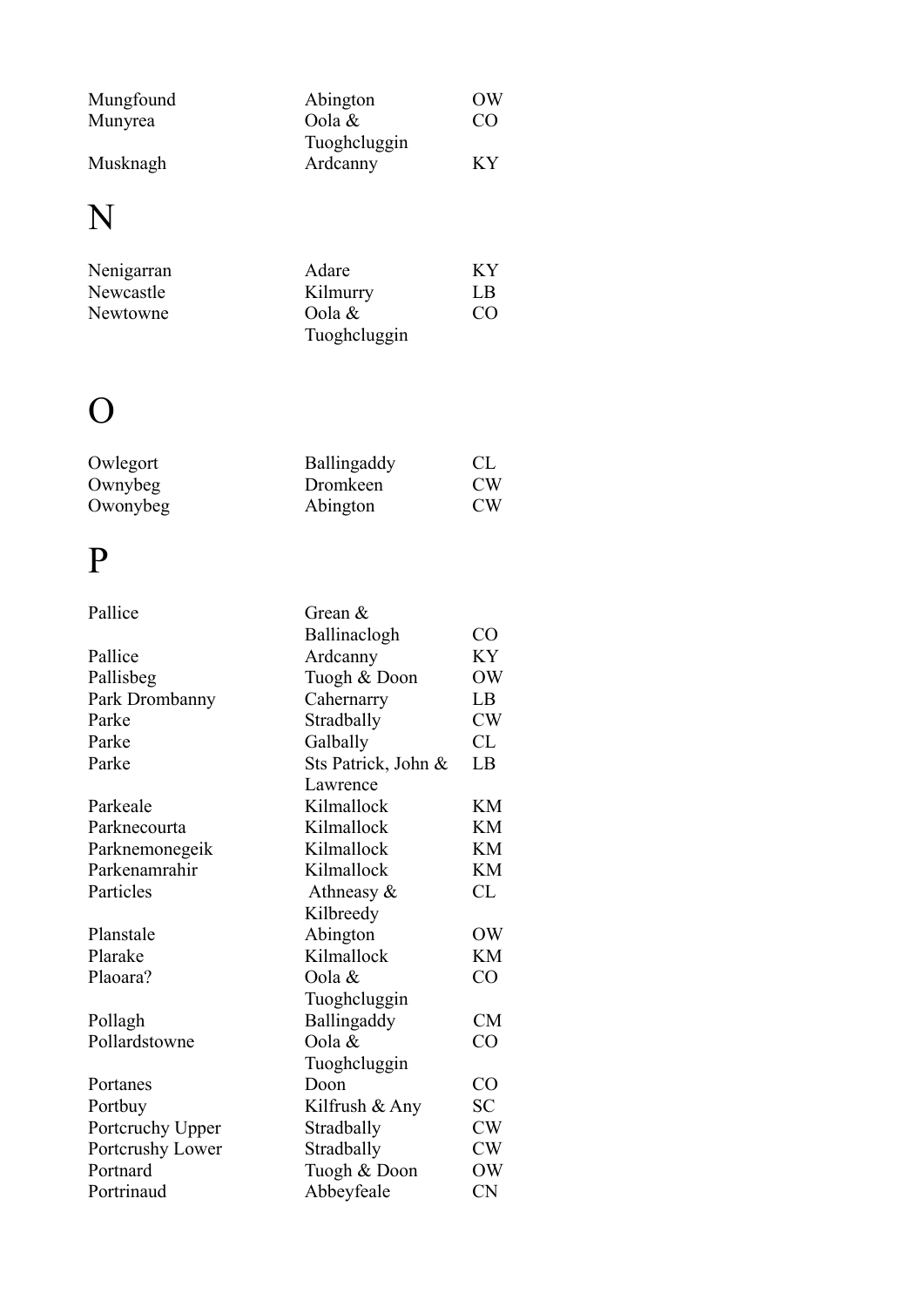| Pront<br>Pryors Land | Kilmallock<br>Sts Michael &<br>Nicholas | ΚM<br>LB  |
|----------------------|-----------------------------------------|-----------|
|                      |                                         |           |
| Queilmorrismore      | Kilpeacon $&$<br>Fedamore               | CO        |
| R                    |                                         |           |
| Rabine               | Kilkeedy                                | PB.       |
| Racronan             | Rathronan                               | <b>CN</b> |
| Raghe                | Abington                                | OW        |
| Raghayn              | Mungret                                 | LB        |
| Rahaneer             | Galbally                                | CL        |
| Rahbane              | Sts Michael &                           | LB        |
|                      | Nicholas                                |           |
| Rahbrenagh           | Ballingaddy                             | <b>CM</b> |
| Rahin                | Killeennagariff                         | LB        |
| Rahinevolcoghy       | Kilmallock                              | KM        |
| Ratanny              | Kilfrush & Any                          | SC        |
| Ratehurd             | Sts Michael &                           | LB        |
|                      | Nicholas                                |           |
| Rath                 | Mahoonagh                               | <b>CN</b> |
| Rathbane             | Sts Michael &<br>Nicholas               | LB        |
| Rathclane            | Kilkeedy                                | <b>PB</b> |
| Rathgrelane          | Sts Michael &                           | LB        |
|                      | Nicholas                                |           |
| Rathgullane          | Ballylanders &                          | <b>CL</b> |
|                      | Ballyscadden                            |           |
| Rathinisteale        | Sts Michael &                           | LB        |
|                      | Nicholas                                |           |
| Rathiourdane         | Rathjordan                              | <b>CW</b> |
| Rathkirane?          | Kilfrush & Any                          | <b>SC</b> |
| Rathkip              | Dromkeen                                | CW        |
| Rathnasear           | Rathkeale                               | <b>CN</b> |
| Rathnowhitagh        | Kilquane & Effin                        | CL        |
| Rathronan            | Rathronan                               | <b>CN</b> |
| Rathturane           | Kilfrush & Any                          | SC        |
| Rawleghstowne        | Caherelly                               | <b>CW</b> |
| Rawlystowne          | Cahercorney                             | SC        |
| Reboge               | Sts Patrick, John &                     | LB        |
|                      | Lawrence                                |           |
| Rewirmore & beg      | Ballingaddy                             | <b>CM</b> |
| Reiskvally           | Ludden                                  | <b>CW</b> |
| Relane               | Rathkeale                               | <b>CN</b> |
| Reynaranna           | Doon                                    | CO        |
| Rinemaline           | Ardcanny                                | KY        |
|                      |                                         |           |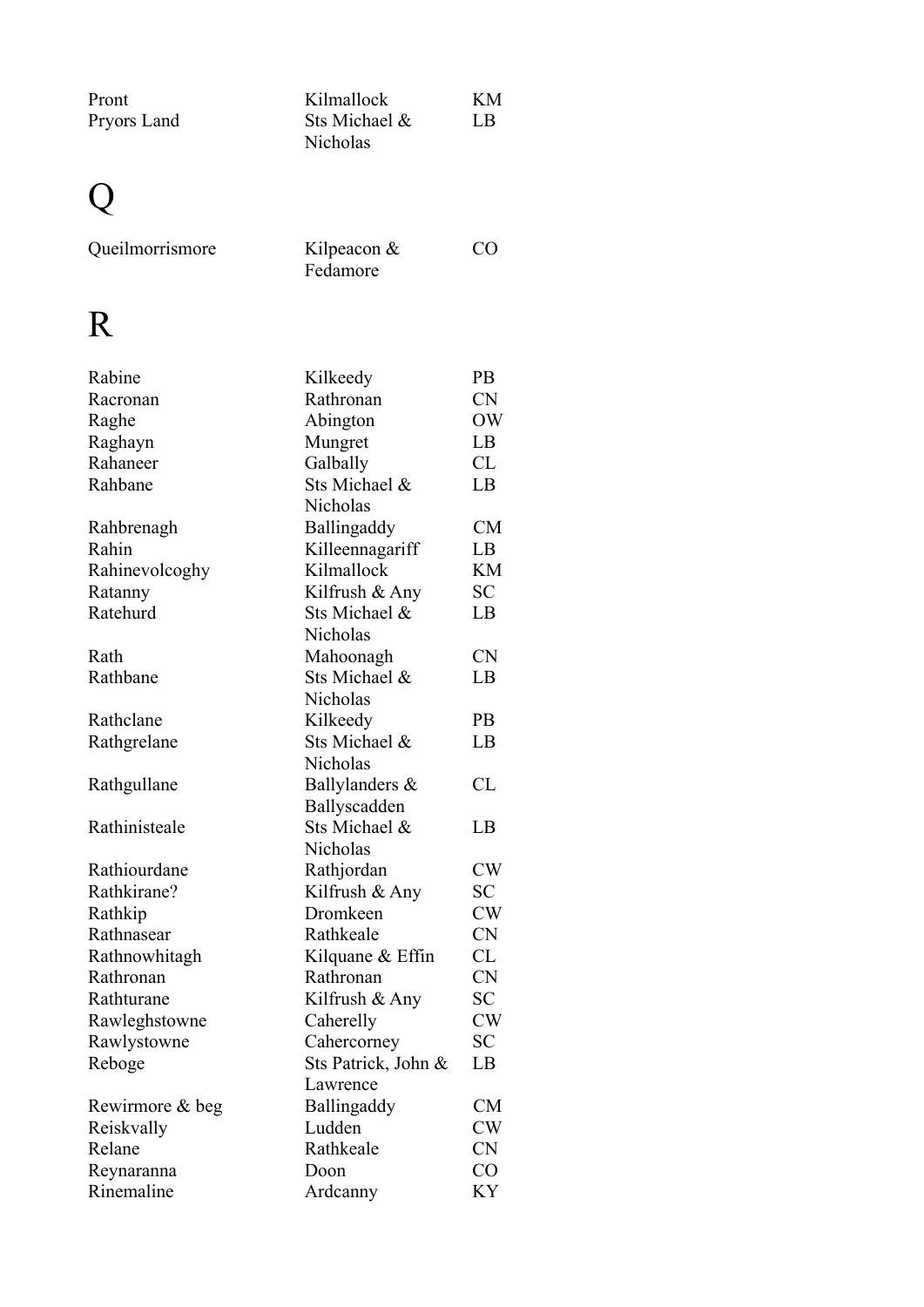| Robertstowne | Robertstown        | CN                     |
|--------------|--------------------|------------------------|
| Rochestowne  | Rochestown &       | CW                     |
|              | Fedamore           |                        |
| Roplogh      | Athneasy $\&$      | CL                     |
|              | Kilbreedy          |                        |
| Rosnerilan   | Corcomohide &      | CN                     |
|              | Cloncrew           |                        |
| Rostemple    | <b>Ballingaddy</b> | CM                     |
| Russinehouse | Corcomohide &      | <b>CN</b>              |
|              | Cloncrew           |                        |
| Ryny         | Kilscannel         | $\mathbb{C}\mathbf{N}$ |
|              |                    |                        |

## S

| Sanbally            | Oola &              | CO        |
|---------------------|---------------------|-----------|
|                     | Tuoghcluggin        |           |
| Scalanonta          | Kilmallock          | <b>KM</b> |
| Scartanrameer       | Galbally            | CL        |
| Scartballyvallisha  | Cahernarry          | LB        |
| Scartirea           | Derrygalvin         | LB        |
| Scarteen            | Ballylanders &      | CL        |
|                     | Ballyscadden        |           |
| Scule               | Kilpeacon &         | CO        |
|                     | Fedamore            |           |
| Seanacluone         | Ballingaddy         | CM        |
| Shaidfeakle         | Donaghmore &        | LB        |
|                     | Derrygalvin         |           |
| Shamballimorre      | Kilcornan           | KY        |
| Shanagshologh       | Crecora             | PB        |
| Shandagin           | Oola &              | CO        |
|                     | Tuoghcluggin        |           |
| Shangaden           | Shanagolden         | <b>CN</b> |
| Shangolden          | Shanagolden         | <b>CN</b> |
| Shanuwy             | Killeennagariff     | LB        |
| Sheadfeakle         | Donaghmore $\&$     | LB        |
|                     | Derrygalvin         |           |
| Singland            | Sts Patrick, John & | LB        |
|                     | Lawrence            |           |
| <b>Skart</b>        | Kilteely            | CO        |
| Skegonrigoge        | Ballingaddy         | <b>CM</b> |
| Skenaboy            | Sts Michael &       | LB        |
|                     | Nicholas            |           |
| Skihavegh           | Kilscannel          | <b>CN</b> |
| Sleavereagh         | Athneasy &          | <b>CL</b> |
|                     | Kilbreedy           |           |
| <b>Smale County</b> | Rochestown &        | CW        |
|                     | Fedamore            |           |
| Sonbegg             | Kildimo             | KY        |
| Spittle             | Athneasy &          | <b>CL</b> |
|                     | Kilbreedy           |           |
| Spittle             | Sts Michael &       | LB        |
|                     |                     |           |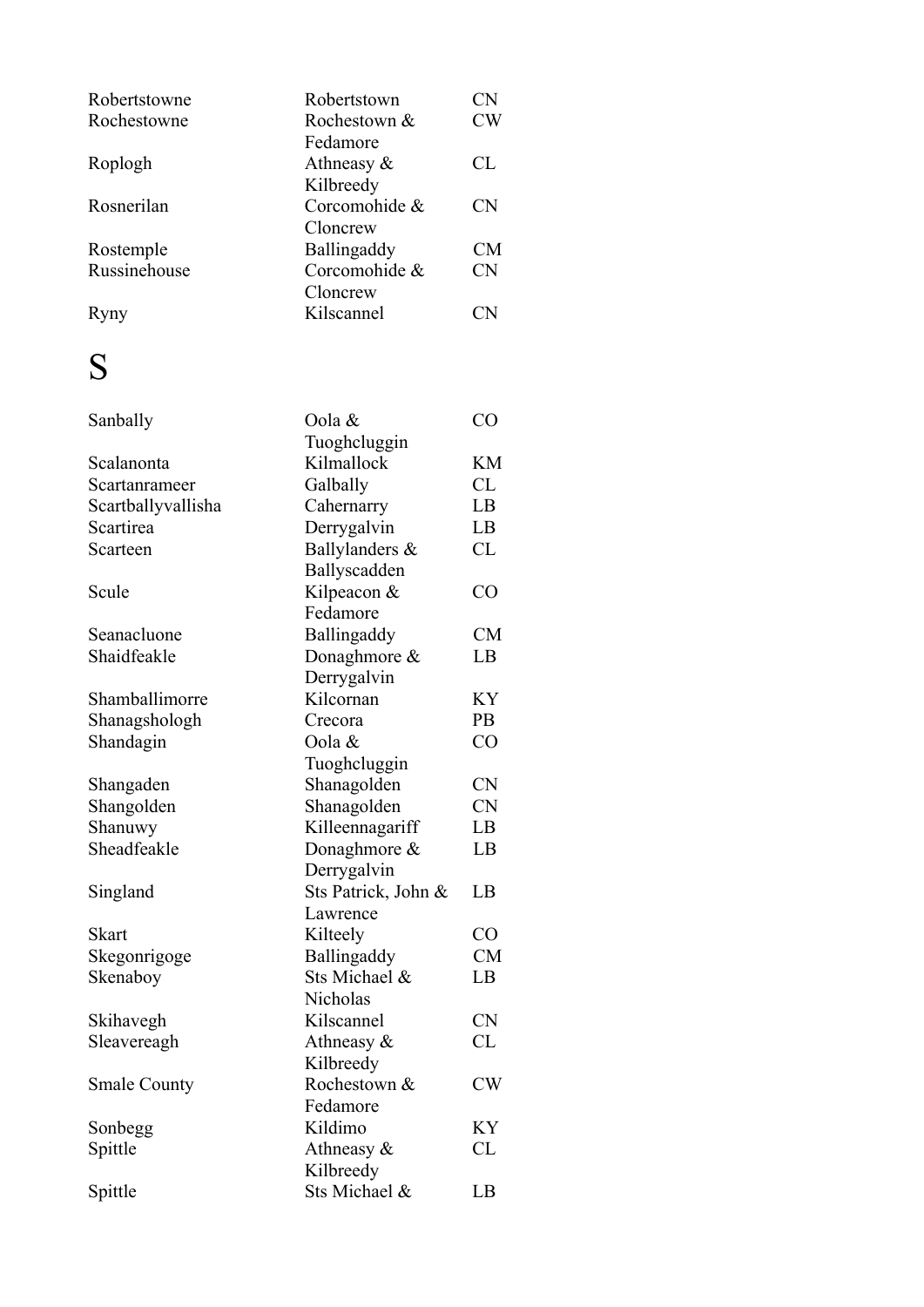|                   | Nicholas                      |           |
|-------------------|-------------------------------|-----------|
| Sraghane          | Carrigparson                  | LB        |
| Srahane           | Caherconlish                  | CW        |
| Steevenstowne     | Athneasy &                    | CL        |
|                   | Kilbreedy                     |           |
| Stelaneruddery    | Kilmallock                    | <b>KM</b> |
| Stenanaspicke     | Kilmallock                    | KM        |
| <b>St Mikels</b>  | Mungret                       | LB        |
| Stradbally        | Stradbally                    | CW        |
| Synode            | Caherconlish                  | CW        |
| Sryelane          | Kilmurry                      | LB        |
| Т                 |                               |           |
|                   |                               |           |
| Tankardstowne     | Dromin                        | CM        |
| Tearhist          | Abington                      | OW        |
| Teaurag           | Tuogh & Doon                  | OW        |
| Teeremore         | Athneasy &                    | CL        |
|                   | Kilbreedy                     |           |
| Templemongrett    | Mungret                       | LB        |
| Templer           | Caherconlish                  | <b>CW</b> |
| Teorard           | Kilfrush & Any                | SC        |
| Thomastowne       | Tankardstown &                | CM        |
|                   | Kilbreedy                     |           |
| Thurihie          | Oola &                        | CO        |
|                   | Tuoghcluggin                  |           |
| Tibbergeriffe     | Abington                      | OW        |
| Tieruoeeaghteragh | Mungret                       | LB        |
| Tieruoeouteragh   | Mungret                       | LB        |
| Tinekilly         | Kilcornan                     | KY        |
| Tirnahely         | Cloncagh                      | <b>CN</b> |
| Toburnea          | Tankardstown &                | <b>CM</b> |
|                   | Kilbreedy                     |           |
| Tometeriff        | Tuogh & Doon                  | OW        |
| Tominerine        | Ardcanny                      | KY        |
| Tomoline          | Doon                          | CO        |
| Tonery            | Templebredon                  | $\rm CO$  |
| Tonetea           | Kilmallock                    | KM        |
| Tonteere          | Aglishcormick &<br>Ballybrood | <b>CW</b> |
| Tough             | Tuogh & Doon                  | OW        |
| Towleton          | Kilmurry                      | LB        |
| Trimmenagh        | Ardcanny                      | KY        |
| Trinelewis        | Kilmallock                    | KM        |
| Tullo             | Athneasy $\&$                 | CL        |
|                   | Kilbreedy                     |           |
| Tullobracky       | Monasternenagh                | SС        |
| Tullovine         | Ballingaddy                   | <b>CM</b> |
| Tully             | Corcomohide &                 | <b>CN</b> |
|                   | Cloncrew                      |           |
| Tulobraky         | Monasternenagh                | <b>SC</b> |